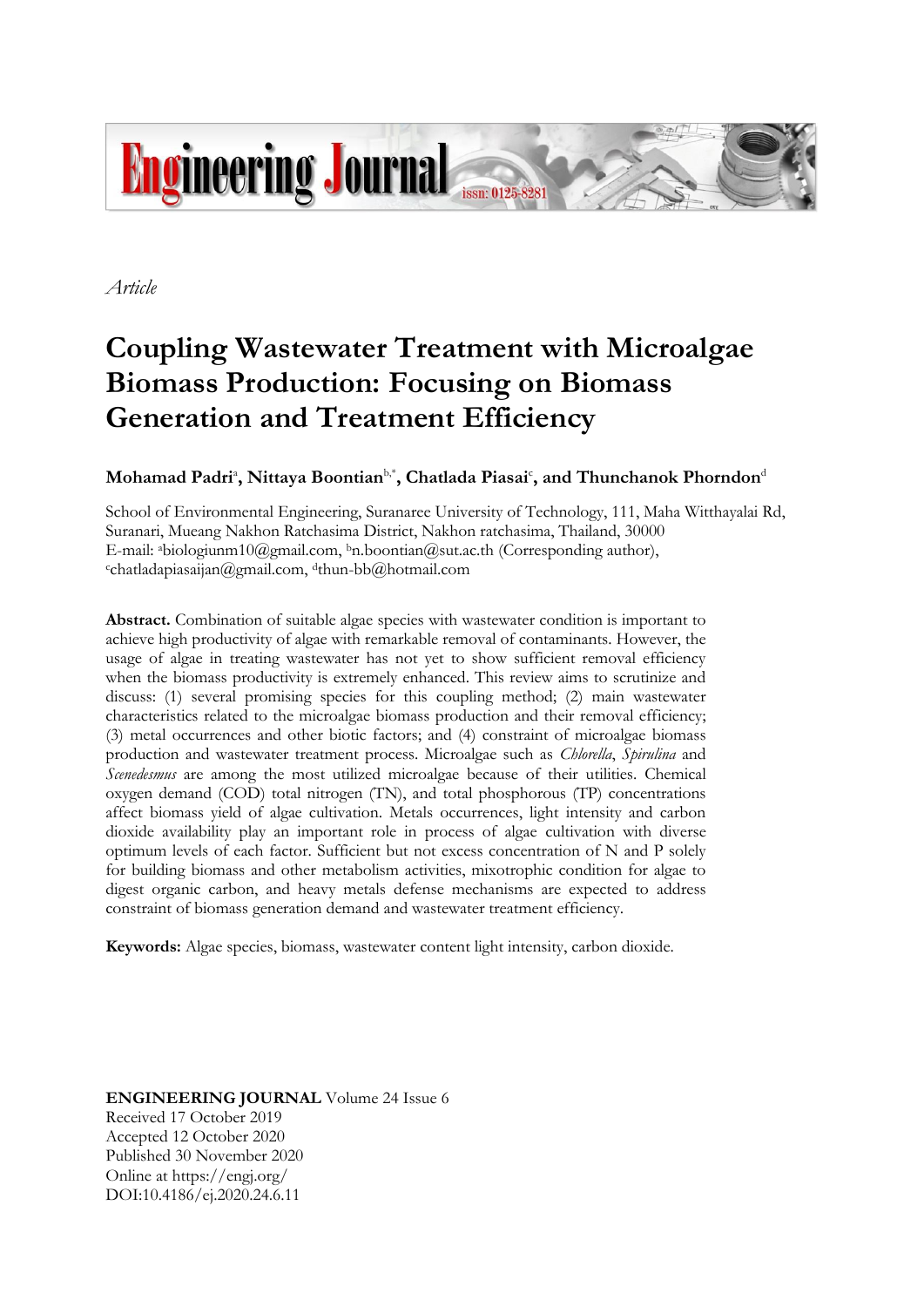# **1. Introduction**

The coverage of microalgae's distribution and recognition of aquatic ecosystems has enable application based on this ability to extend in many ways [1]. Algae are cultivated in liquid containing nutrients with other factors needed for the growth. Some of them are cultivated in the wastewater for nutrient removal and production of microalgae biomass [2]. Microalgae biomass is further processed for many utilizations such as food stock, animal feed, fertilizer, and biofuel [3]. Among these utilizations, wastewater treatment along with biofuel production have emerged the algae as the commodity which within 10-15 years are expected to be the most promising feedstock for counteract the rise of fuel consumption [4]. This application has potential not only for water treatment process but also for producing microalgae biomass and conversion of  $CO<sub>2</sub>$  to  $O<sub>2</sub>$ . However, there are still many factors that need to be enhanced as well as the drawback of this application before this utilization can be completely adapted in industrial scale.

Wastewater treatment focuses on processing wastewater to certain extent for safe disposal into environment [5]. The contaminants such as nutrients in the form of nitrogen (N), organic matter (OM), and phosphorous (P) which is known to be difficult to remove from the wastewater. Several advanced treatments have been reported to successfully remove these contaminants using chemical and physical based treatments, yet the cost of both technologies are still considered expensive. Moreover, the application of chemical and physical treatments is not able to produce any beneficial by-product.

The nutrients in wastewater is giving the chance for microalgae to grow as it is necessary to build biomass and support other metabolism processes of the algae cells [6]. In some of the traditional algae cultivation, artificial nutrients are commonly added into the water medium. This method is usually conducted in foodpurposed algae biomass. However, for other applications algae free-contamination medium is not necessary since the nutrients shall be purchased. Cultivation of algae in wastewater can counteract high demands of nutrient for biomass generation. Moreover, the algae also can absorb the nutrient and other undesired contaminant in the water such as toxic in the wastewater [7]. The wastewater contents are able to be considered as nutrient for algae to grow.

Algae utilization in wastewater treatment and algal biomass generation has two main factors to consider. Algae species and wastewater characteristics need to be carefully considered in order to build effective and efficient coupling system. Algae niche and effective removal of substances in the wastewater needs to be deliberated. Niche of algae usually lies in lower than actual concentration of municipal and industrial wastewater characteristics. Most of recent studies were conducted to address either removal of wastewater nutrient or condition where algae can achieve high

concentration in wastewater [8]. Nevertheless, it is important to understand and identify the optimum condition for algae cultivation and water treatment to run the coupling concept. It is expected that optimum condition of wastewater and the proper algae species are able to reach high density of biomass in short period while the wastewater characteristics can meet the requirements to be disposed. In this review, several most used algae species in wastewater are summarized and discussed in order to describe the difference between each species and strain. Wastewater characteristics, metal contamination, and other abiotic factors which affected the algae are further scrutinized to meet the niche of algae. The constrains between high biomass yield and optimum removal of the coupling are also addressed.

# **2. Microalgae Species for Biomass Generation**

Microalgae can be described as photosynthetic microorganisms with the ability to survive and grow in lack of nutrient present because of their cellular morphology [1]. Microalgae can be found in the cool ecosystem with temperatures below the freezing point, absence of sunlight in some period every year and continuous exposure of light and UV in another period [9]. The ability to grow in different condition is also supported by the wide range of the species occurred in each condition. Microalgae can thus be classified by the environment that algae need to grow properly.

Green microalgae are usually referred as rich-oil biomass algae. Since microalgae are usually able to be isolated from the freshwater around the world, some studies have isolated the green microalgae near by the wastewater or other medium source before using that medium to cultivate that algae. Nevertheless, other advantages of algae biomass are not limited into the energy generation. Some other advantages of algae biomass include food [8] and cosmetics [10]. However, in these applications, wastewater is rarely used as the medium due to the safety and standard consideration.

Cultivation of biomass of algae for biodiesel production emphasizes on lipid content in the biomass. Production of biofuel such as biodiesel needs specific fatty acid content of the total oil for transesterification process in order to produce fatty acid methyl ester (FAME) product [11]. FAME is referred to be the biodiesel content which can be applied into the diesel engine of which the process to generate FAME involves alcohol displacement from ester group by another alcohol or usually called alcoholysis [12]. The oil content per total biomass products is a key to determine the proper algae species to use and its maximum biomass for biodiesel generation [13].

Numerous algae have been isolated and identified for many purposes including production of biomass in large scale. Specific purpose of microalgae and the medium used in the cultivation process are among the main consideration of screening process. For biofuel generation purpose, cell density, growth rate and tolerance of wide range environmental changes are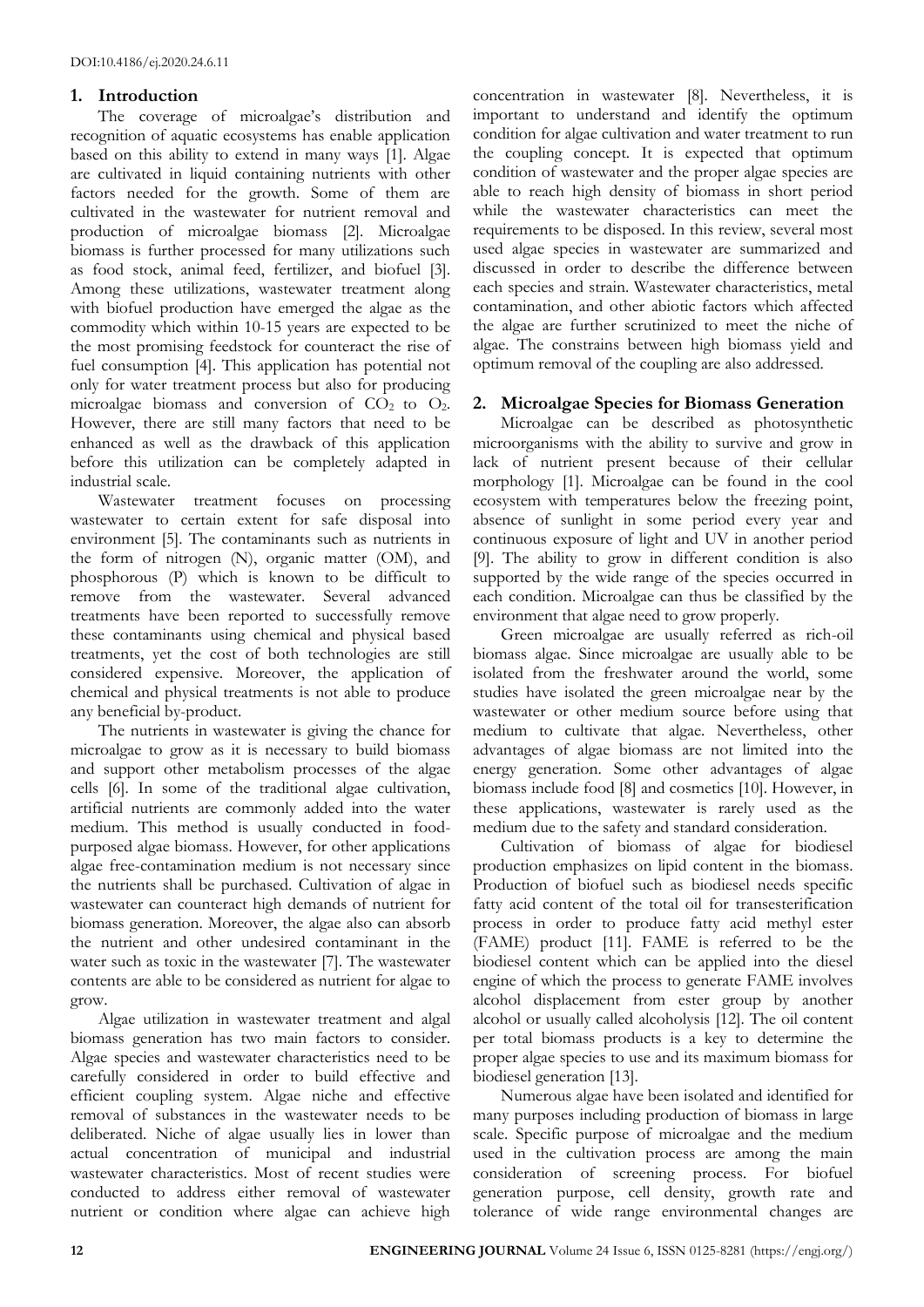usually occupied to screen the potential microalgae [3]. Moreover, metabolites of the algae including lipid content are crucial to be considered for obtaining the high amount of biomass. *Chlorella*, *Spirulina*, and *Scenedesmus* are among the most cultivated algae in order to obtain high biomass productivity with considerably high percentage of lipid (Table 1).

Table 1. Biomass yield with fatty acid percentage of several green microalgae.

| Microalgae         | <b>Biomass</b> | Lipid   | Ref    |
|--------------------|----------------|---------|--------|
|                    | (g/L)          | content |        |
|                    |                | $(\%)$  |        |
| Chlorella sp.      | 1.7            | 13.7    | $[14]$ |
| Chlorella sp.      | 1.1            | 11      | $[13]$ |
| C. protothecoides  | 24.01          | 34      | $[15]$ |
| C. pyrenoidosa     | 0.73           | 59      | [16]   |
| C. sorokiniana     | 11             | 38      | $[17]$ |
| C. minutissima     | 0.97           | 37      | $[18]$ |
| Spirulina maxima   | 0.8            | 7.30    | [19]   |
| S. platensis       | 0.6            | 7.24    |        |
| S. platensis       | 0.8            | 13.70   | [20]   |
| Spirulina sp.      | $\cdot$ 3      | 60.13   | $[21]$ |
| Scenedesmus acutus | 0.9            | 30.4    | $[22]$ |
| S. dimorphus       | 2.5            | 24.7    | [23]   |
| S. abundans        | 1.1            | 44      | [24]   |
| Desmodesmus spp.   |                | 58      | $[25]$ |
| Desmodesmus sp.    | 0.73           | 12.9    | [26]   |
| D. communis        | 1.23           | 19.0    | [27]   |
| Chlamydomonas sp.  | 4.15           | 19.4    | [28]   |
| C. reinhardtii     |                | 50      | [29]   |
| C. reinhardtii     | 0.73           | 18.8    | [30]   |

### **2.1. Chlorella**

*Chlorella* is one of the microalgae which is most likely to be found in the freshwater ecosystem since it moderately tolerates organic pollutants in the water [31]. However, it still manages to produce high amount of biomass with up to 59 % lipid content (Table 1). Showing the wide range of tolerance is also the part of consideration for using *Chlorella* as the inoculate alga. Utilization of these algae extends from freshwater to seawater environment [32] with promising yield of biomass. The advantages of these microalgae are the well-known strain and conditions that allow the better design of reactor and pick the suitable substrates.

Algae were also found in mixotropic condition (autotroph and heterotroph state) of which the consumption of organic matter in the wastewater is possible to reach noticeable amount. A study of Mu, Li [15] showed an incredible number of biomass  $(24.01 \text{ g L}^{-1})$ 1 ) using sugarcane bagasse hydrolysate for mixotropic *C. protothecoides*. The sustainability of this mixotrophic alga is also potential be utilized in the wastewater treatment system since high carbon content is detected in wastewaters and it has been proven that mixotrophic culture can reach high removal of organic carbon, total nitrogen, and total phosphorous [33]. With consumption of organic matters up to 82.02 % in the medium, this study also proved that it is possible that this alga to apply in the open pond wastewater treatment. However, it is important to note that in the high initial concentration the removal rate the residual or recovered organic matter can occur above threshold level. This situation leads to the additional water processes in the system with even higher removal cost. Industrial species *C. sorokiniana* in the mixotrophic cultivation using wine waste as organic carbon source has been reported to improve specific growth rate  $(0.052 \text{ h}^{-1})$  and biomass 11 g L<sup>-1</sup> [17]. The high yield using mixotropic culture is important and has emerged the possibility to reach certain condition where high yield and removal efficiency can be achieved.

Through wild strains and isolated *Chlorella* are simply cultivated for generating biomass of this species, some advanced approach was also made to obtain more productive alga. An effort using specific mutation process with  $N^+$  beam implantation technique was conducted to design *C. pyrenoidosa* for obtaining higher lipid content from the alga [16]. It resulted an increase of the lipid content from the wild strain up to 32.4 %. Interestingly, the stability of *C. pyrenoidosa* after mutation proved that it is feasible to apply as potential strain for biodiesel production.

### **2.2. Spirulina**

Genera of *Spirulina* is among the most studied algae because its usefulness to be pharmaceutical raw materials, animal feeding and food stock [34] [35]. Due to its high potential as food stock, most of this alga applications are oriented for biomass production in the artificial medium with controlled condition. However, some of the productions are still aimed to produce biomass non-food resources. It can be generated for bioethanol process with following fermentation using yeast [36] or biodiesel production through transesterification process [37]. Nonetheless, high biomass productivity is the most important parameter to achieve even though composition of the biomass determines the suitable process and utilization of the alga.

In comparison to carbohydrate and lipid, the production of protein should be increase as it is the expensive part of biomass and necessary for food supply. However, the application of protein utilization along with the residual biomass such as lipid and carbohydrate is still applicable and worth consideration [38]. Biomass utilization of *S. plantesis* can be in sequence from protein extraction to residual biomass as biofuel feedstock is possible. Although with emphasizing on protein yield up to 60.7 % by proper pH extraction time and biomass concentration, the biofuel potency is still available for about 8 % with proper techniques of extraction [39]. The potency of that residual biomass possibly achieves up to 8.9 % biofuel per biomass utilized by using proper chloroform and methanol [40]. Prates, Radmann [41] also reported 12.7% lipid utilization content of biomass form *Spirulina* sp. using the different treatment to the biomass.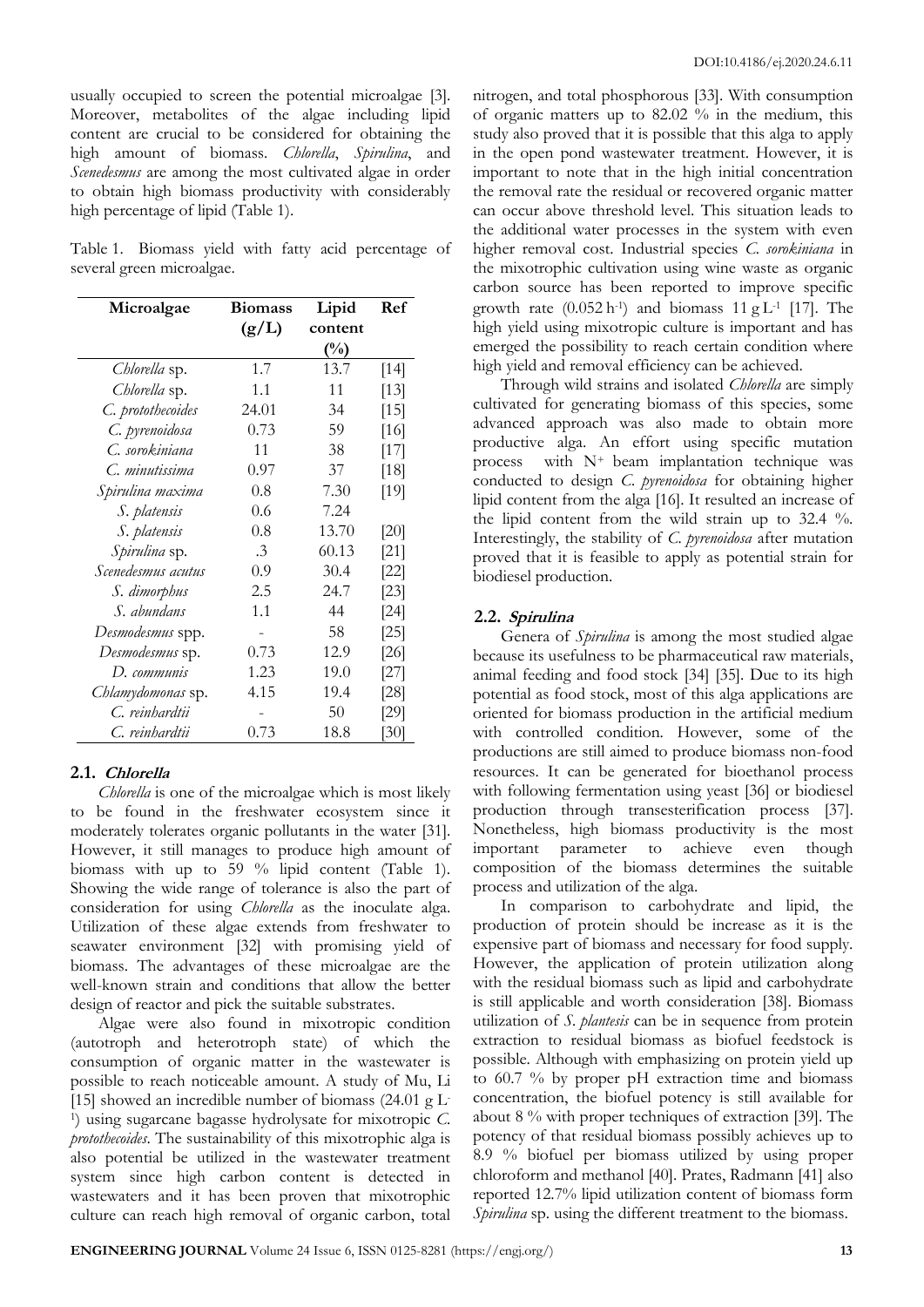For combination of food security and biodiesel production, protein and lipid in biomass require high portion where less carbohydrates. Protein (47.3%), carbohydrates (13.4%) and a high lipid content (32.7%) were achieved under modification in nitrogen availability and  $CO<sub>2</sub>$  supply [42]. Similar study of this genera was also achieved 46–63 % of protein content [43]. In contrary, the transesterification of this product used only 19.8% of the biomass with high amount of biomass production  $(4.86 \text{ g L}^{-1})$ , which is less efficient and the quality of the generated biodiesel still needs to be enhanced [44]..

*Spirulina* has high amount of phycocyanin, blue substances with the ability to exhibit anti-inflammatory, antioxidant and anticancer properties and it is common to be added in the supplements and cosmetics [43]. As it is mentioned previously that *Spirulina* sp. can produce high amount of protein and phycocyanin is among the phycobiliproteins, the utilization of this algae for water treatment and cosmetic raw material production is possible. However, such active protein needs to be extracted from *Spirulina* sp before used in cosmetic and cosmeceutical products [45].

# **2.3.** *Scenedesmus*

*Scenedesmus* is a genus of microalgae which gains more attention due to its ability to survive in low-nutrient environments. This alga is a prominent alga in the eutrophic and hypertropic waters [31]. It has been applied for many laboratory and pilot scale project for coupling wastewater treatments and biodiesel production [46] [47] . Many studies have explored the possibilities of this microalga with different characteristics of wastewater to produce biomass yield for biofuel since its ability to store high amount of lipid and carbohydrates [48]. However, different applications for this algae are rarely explored

Nutrient intake of this alga is the main key for the versatile applications. Optimum concentration still needs to be considered for better removal activity. Influent concentration tends to have great impact on the removal efficiency. A study of immobilized microalgae revealed that ammonium removal of *S. obliquus*. in wastewater was optimum at 50 mg  $L<sup>-1</sup>$  rather than 70 and 30 mg  $L<sup>-1</sup>$  [49].

Great removal of nutrients were found in the system that used *Scenedesmus* as the main organisms. Cultured *S. acutus* in wastewater reported to create higher biomass production than in enriched medium [22]. High removal efficiency as much as 98.5% of total nitrogen (TN) and total phosphorous (TP) and  $96.6 \pm 0.1\%$  of ammonium was also reported [49] [46]. It has been also reported that this alga achieved 97% of total phosphorus and 90% of total nitrogen removal in direct application in domestic wastewater [50].

Specific development for wastewater treatment purpose and considerable amount of lipid in the biomass are the advantages of using *Scenedesmus* as the alga for coupling wastewater treatment and biofuel generation. However, it is important to design proper harvesting system and downstream processes for utilizing this algae. Undesired odor caused by this alga [31] that needs to be considered in the scaling up process.

# **3. Wastewater Characteristics for Cultivating algae**

Application of wastewater as the medium for algae's growth has been adopted for decades since wastewater contains nutrition that algae need along with the inhibitory factors of the algae. Nutrients such as Nitrogen and Phosphorous are abundant in some kind of wastewaters as well as content of Chemical Oxygen Demand (COD). Some of the wastewaters also contain metals which can be in the trace components and some of the metals are also considered as toxic substances. Application of wastewater also needs to consider other operational parameters in wastewater treatment system such as light and Carbon dioxide  $(CO_2)$  (Fig. 1).



Fig. 1. Cultivation process and products of coupling wastewater treatment and generating algae biomass.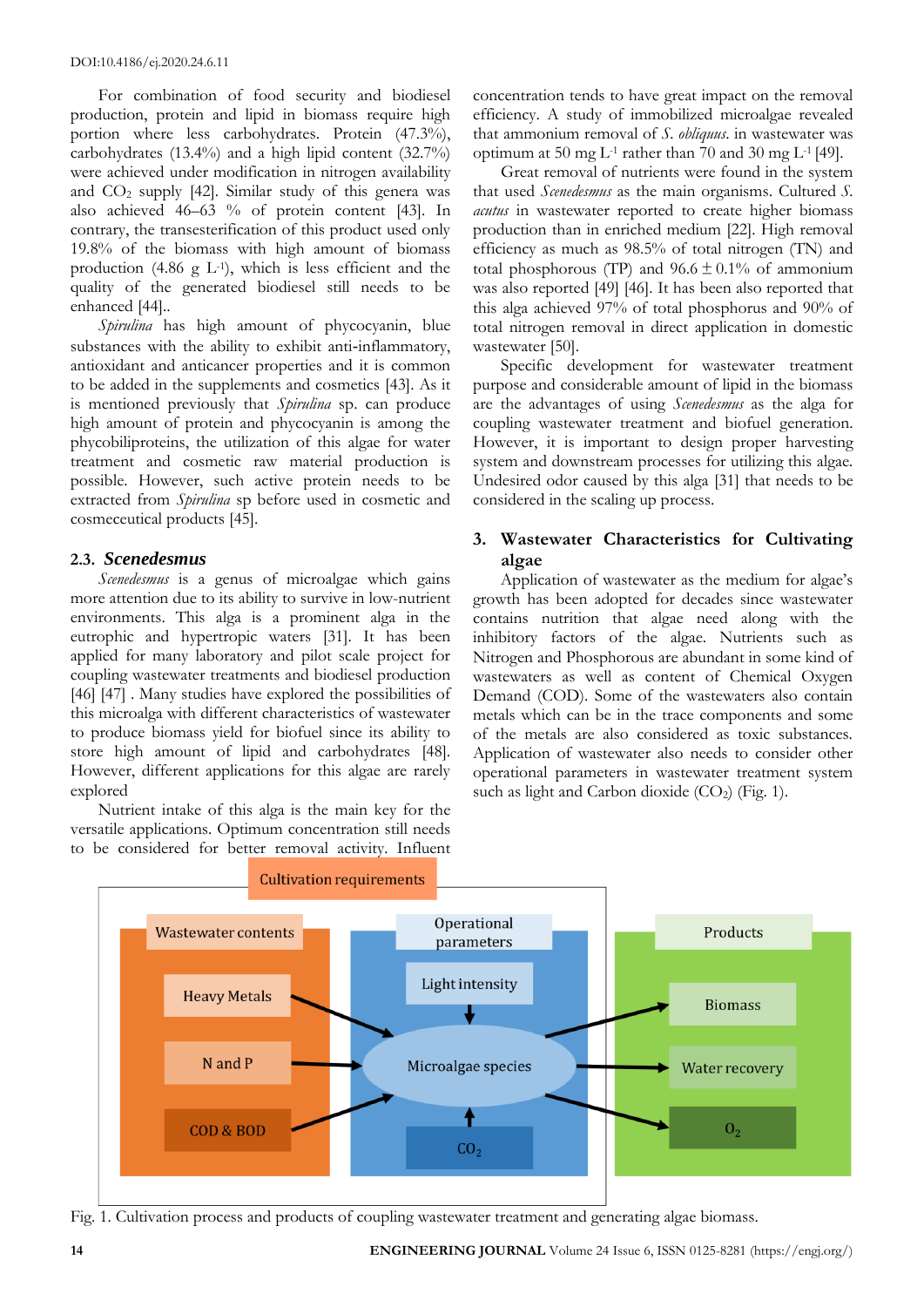### **3.1. Chemical and Biological Oxygen Demands**

As impact of algae in wastewater is widely studied, COD or chemical oxygen demand is found not to be the substance that can easily be removed nor consumed by the algae. Many studies have reported the removal of COD less than half of the initial concentration [51]. This is due to the fact that the source of carbon of the algae is mainly from carbon dioxide [52]. However, the occurrence of organic compound in the water or wastewater in very low concentration was reported to enhance the production of algae biomass [51].

A study from [53] revealed that the exact and highest condition of COD in the wastewater were not the most suitable concentration of algae to growth. Nonetheless, half of the COD from piggery wastewater displayed the optimum amount of COD for the algae to growth [53]. However, the least concentration also decreased the concertation of the algae by only a half of the highest concentration. High production of algae biomass were relatively found in the less than 2000 mg L-1 COD content (Table 2) which proves that the inhibition factor of COD in a very high concentration is significant for algae biomass.

| <b>Species</b>                   | Wastewater                                        | <b>COD</b> | $\frac{0}{0}$ | <b>Biomass</b>      | pH         | Temp            | <b>HRT</b> | Reactor    | Ref    |
|----------------------------------|---------------------------------------------------|------------|---------------|---------------------|------------|-----------------|------------|------------|--------|
|                                  |                                                   | $(mg L-1)$ | removal       | (g L <sup>1</sup> ) |            | $({}^{\circ}C)$ | (h)        |            |        |
| Scenedesmus sp.                  | Vinasse                                           | 27,100     | 36.2          | $\overline{4}$      | 7.0        | 25              | 30         | Bioreactor | $[54]$ |
| Chlorella vulgaris               | Municipal                                         | 61.5       | 41            | 5.1 <sup>1</sup>    |            | 25-26           | 216        | PBR        | $[55]$ |
| Selenastrum gracile              | wastewater                                        |            | 53            | 4.3 <sup>1</sup>    |            |                 |            |            |        |
| Scenedesmus<br>quadricauda       |                                                   |            | 63            | $0.5^{1}$           |            |                 |            |            |        |
| Indigenous algal<br>population   |                                                   |            | 45            | 1 <sup>1</sup>      |            |                 |            |            |        |
| S. obliquus                      | Piggery                                           | 3200       | 65.06         | 1.68                | 6.9        | $\overline{4}$  | 48         | PBR        | $[53]$ |
|                                  | wastewater                                        |            |               |                     |            |                 |            |            |        |
|                                  |                                                   | 2200       | 73.41         | 1.84                |            |                 |            |            |        |
|                                  |                                                   | 1600       | 75.29         | 2.18                |            |                 |            |            |        |
|                                  |                                                   | 1200       | 72.29         | 1.58                |            |                 |            |            |        |
|                                  |                                                   | 800        | 63.02         | 1.20                |            |                 |            |            |        |
|                                  |                                                   | 400        | 61.58         | 0.87                |            |                 |            |            |        |
| C. vulgaris                      | synthetically-<br>made<br>municipal<br>wastewater | 490        | 96            | 2.20                | $\ \, 8.8$ | 25              | 48         | PBR        | $[56]$ |
| C. vulgaris                      | Aquaculture                                       | 8.5        |               | 0.07                | 7.78       | 25              | 120        | PBR        | $[57]$ |
| S. obliquus                      | wastewater                                        |            |               | 0.06                |            |                 |            |            |        |
| Chlorella kessleri               | wastewater<br>from the<br><b>WWTP</b>             | 70         |               | 2.70                | 7.5        | 25              |            | PBR        | $[58]$ |
| Chlorella vulgaris               | centrate<br>from the<br><b>WWTP</b>               |            |               | 2.91                |            |                 |            |            |        |
| Microspora willeana              | Dairy                                             | 149        | >99           | 4.982               | $7 - 7.5$  | 22              | 168        | Pond       | [59]   |
| and other                        | manure                                            | 79.7       | >99           | 5.002               |            |                 |            |            |        |
| microalgae in less<br>occurrence |                                                   | 128        | >99           | 4.992               |            |                 |            |            |        |
| Chlorella sp.                    | Polluted<br>water                                 | 1,200      | 51            |                     |            |                 | 168        | Pond       | [60]   |

Table 2. Chemical oxygen demand removal and biomass production using wastewater as growth medium.

<sup>1</sup> mg L<sup>-1</sup> of chlorophyll a content. <sup>2</sup> g day<sup>-1</sup> biomass generated from 1 m<sup>3</sup> pond.

As a part of COD, biological oxygen demand (BOD) reflects the biodegradable organic matters in the wastewater and often used as the parameters for biological wastewater treatment system. BOD can be removed drastically using microalgae culture as it was found by Henry et al that BOD was removed by *Chlorella spp.* as much as 92.8 % while the total COD was removed 59.5% in sewage effluent from sewage treatment plant [61]. Similarly, Usha et al applied pulp and paper mill effluent for cultivating *Scenedesmus* sp. and it resulted 75% and 82% removal of COD and BOD, respectively [62]. A study of synthetic wastewater by Das et al showed a relatively similar removal between BOD and COD (98.5% and 97.8%, respectively) [63]. It is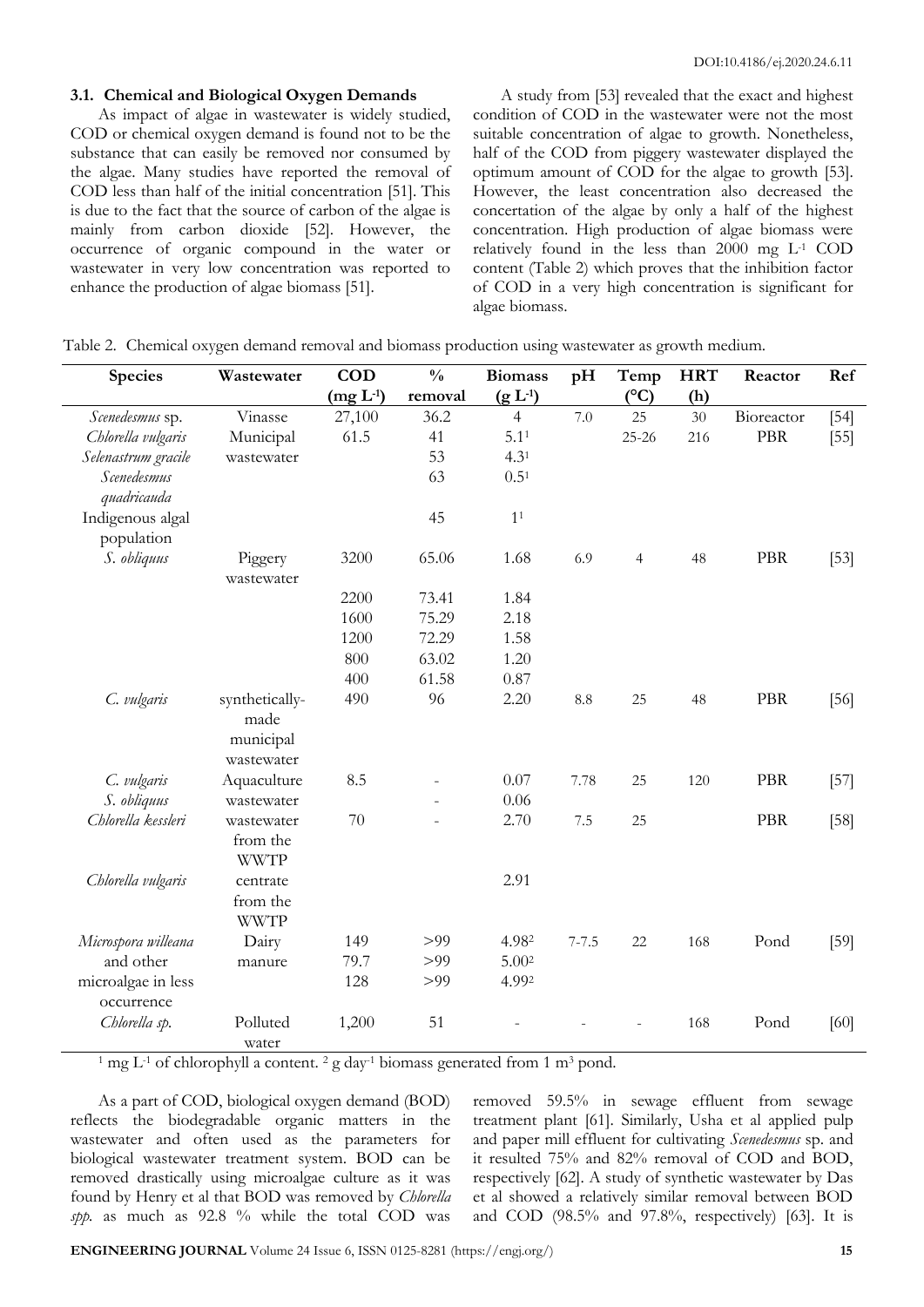important to note that in the study of Henry et al, BOD:COD ratio is lower (0.49) than in the study of Usha et al (0.98). Here, ratio of the BOD:COD are important to determine the total removal of the COD. However, ability of microalgae to remove COD does not always depend on the high ratio of BOD/COD. It is shown that even in 0.68 BOD/COD ratio, final concentration after treatment of BOD and COD were relatively identical [64]. Thus, it is important to consider both COD and BOD in the wastewater as one of the main parameters to be removed.

# **3.2. Nutrients**

Wastewater containing nitrogen and phosphorous as the contaminants can trigger eutrophication in the natural water body and thus it is important for the removal system to eliminate those nutrients. The use of algae as the agent for nutrient removal in wastewater treatment has also been intensively studied over years [65]. Recently, coupling nutrient removal with biomass production obtain more attention for wastewater treatment development and mitigating energy crisis. Variety in nutrients concentration plays an important role since the difference of biomass yielded is often addressed by the slight different of nutrient concentration (Table 3).

Nitrogen is important in the forms of peptides, proteins, chlorophylls, energy transfer molecules (ADP, ATP), and nucleic acids (DNA, RNA) in cells where all the metabolism activities involve these molecules [66]. In nature, algae plays an important role for conversion of inorganic nutrient into organic form [49]. Nitrogen concentration in water body determines the algae growth since this nutrient is very important to synthesize biomass of algae. It was found that the  $9.61\times10^{-4}$  M of nitrogen in waterbody was the optimum concentration compared to both lower and higher concentrations [67]. Form of nitrogen also appears to be the determining factor for algae growth. It is found in *D. tertiolecta* that prefer nitrogen in the form of nitrate rather than ammonia [68]. Furthermore, for both nitrogen and phosphorous, the effect might be different in the limitation. Intake limitation of nitrogen in water can enhance the growth of algae in certain condition [69] while in phosphorous showed no significant impact on growth of the cultures [68].

Likewise, phosphate also plays an important role in metabolism of algae as it constructs many macromolecules in the cell of algae such as in lipids, proteins, and nucleic acid. In more detail, inorganic phosphate is the form that very important for algae growth and metabolism. [70] stated that phosphorus in the form of  $H_2PO_4$  and  $HPO_4$ <sup>2</sup> are the most preferably form which algae prefer to use in the metabolisms. They also explained that these two forms of phosphorus are incorporated by phosphorylation to be organic compound. It is noteworthy that the cell energy in form of adenosine triphosphate and adenosine diphosphate contain phosphate group of which the dissimilation of each group generates energy to the cell. It is noteworthy

that apart from the ATP and ADP energy source can come from oxidation of respiratory substrate and light in the photosynthesis case. These sources of energy, interestingly, are also used to transfer the phosphate from environment to the cell through plasma membrane. However, different from nitrogen, the phosphorus source of algae can be both organic and inorganic. Yet, some of the algae are likely to use organic phosphate in esters groups for growth substrate [71].

Concentration of TN varies from the source of the wastewater. High concentration of nitrogen can reduce optimum algae biomass as the inhibitory factor where insufficient concentration leads to reduction of algae productivity due to less nutrient for metabolism and cell generation [65]. However, high amount of nitrogen was acceptable for *Desmodesmus* sp. that produce 4 mg L-1 biomass in the wastewater with nitrogen up to 1,420 mg L-1 in batch reactor with 30 h HRT [54]. On the other hand, *Chlorella* sp. stil managed to produce 34.6 mg L-1 chlorophyll content in the occurrence of high phosphate concentration (392 g DW m-2day-1 ) [72]. Nonetheless, the removal of nutrient in both cases were less than 70 % in average which showed a lack of efficiency in the removal.

The trophic which manifests the carbon source utilization is important in the removal process. Mixotrophic algae usually obtain high yield with better nutrient removal efficiency [49] [73] [48]. Here, trophic condition plays an important role to determine the optimum removal. However, the price of effective carbon source is high and the cheap carbon source such as high COD wastewater tends to contain more nutrient which increases the total concentration to be removed. Thus, proper construction of system is crucial for this circumstance.

Combination of both COD and nutrients are important to support algae growth. However, it is rare to obtain all the parameters contained in the single wastewater source. Municipal wastewater usually contains moderate concentration of three parameters [3] [74] where it needs less COD and high amount of phosphorous and nitrogen. On the other hand, decrease of COD detected in the less nutrients. It is also found that high ration of Nitrogen and Phosphorous (N:P ratio) can reduce the possibility to obtain optimum concentration of both nutrients using dilution. For optimum uptake 5:1 until 12:1 of N:P ratio was described by [75]. Most of the municipal and industrial wastewaters have ratio between these values where the direct dilution using recycle water is possible to reach optimum concentration of both nitrogen and phosphorous [76]. Nevertheless, several wastewaters especially diluted digestate from the WWTP contain nitrogen in a very high concentration [74]. While nitrogen concentration shall be reduced, phosphorous concentration in wastewaters are mostly in the sufficient amount for supporting microalgae. Strong dilution is suggested in the condition of extremely high and concentrated substrates. Here, the dilution has two main advantages. Firstly, turbidity of wastewater can be reduced to increase the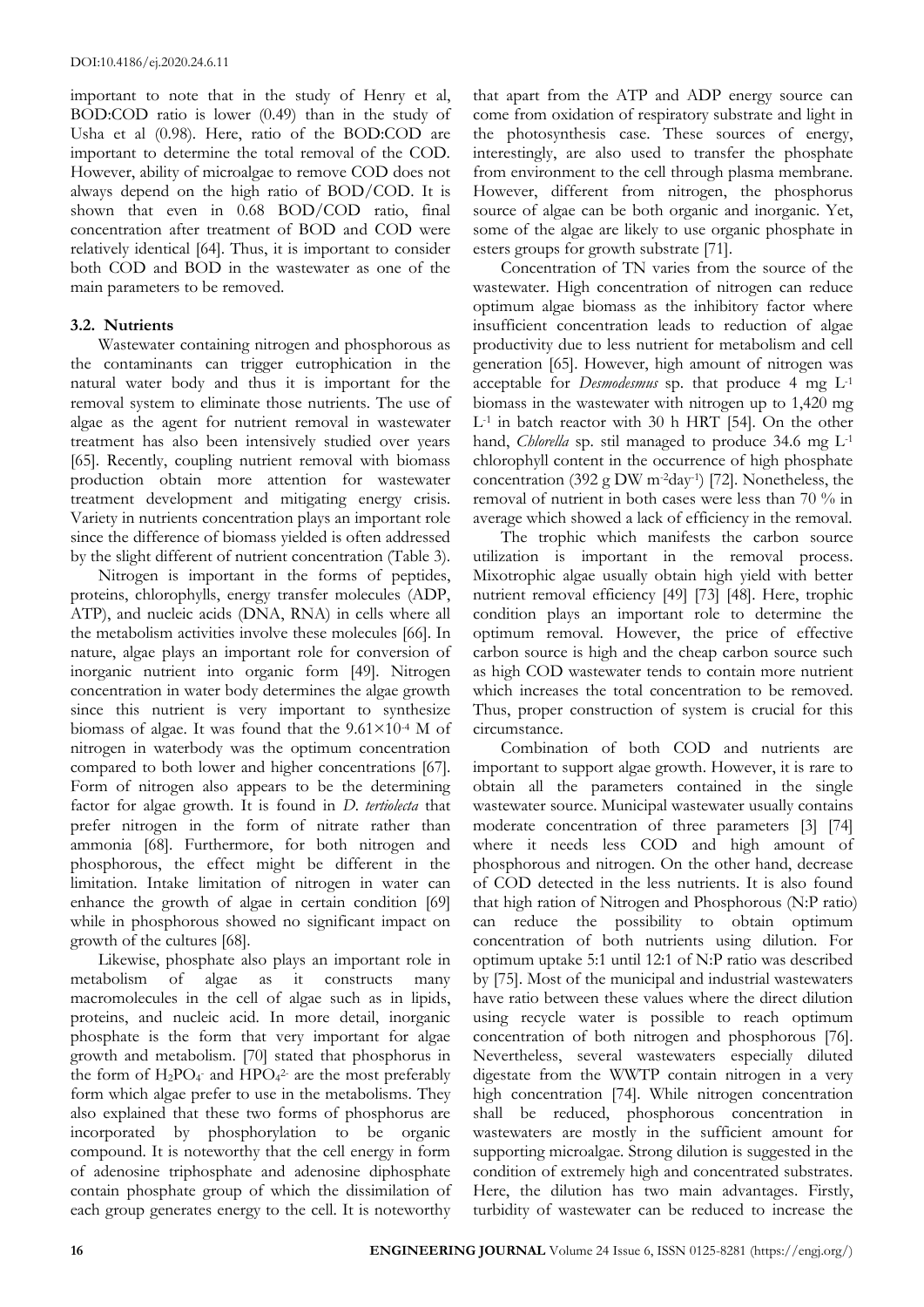light penetration and secondly it helps reducing nitrogen content into optimum concentration for algae. In contrast, this situation can also induce phosphorus concentration to plunge and it becomes insufficient for biomass production.

Different strains respond differently to the change of nutrient content in the medium [74]. Thus, proper selection of algae strain from wild type can be the determining factors for optimum biomass generation [77]. Indigenous strains from wastewater ponds usually have been more subjected to the environmental stress and changes [78]. This kind of stains can ease the phase of

acclimatization since the strains have been naturally adjusted to the wastewater condition. Another prospective path to generate synergistic combination between nutrient removal by the algae and biomass productivity is by utilizing genetically modified algae strains that the niche and characteristics are suitable with the treated wastewater [79]. Nevertheless, it is important to note that genetically modified algae have several drawbacks in lack of adjustment and adaptation in highly fluctuating concentration of nutrients in the wastewaters.

| Algae<br>Species                      | Wastewater                                           | Total<br>Nitrogen<br>$(mg L-1)$ | Total<br>Phosphorous<br>$(mg L-1)$ | <b>Biomass</b><br>$(g L-1)$   | pH                  | Temp<br>$(^{\circ}C)$ | <b>HRT</b><br>(h) | Reactor    | Ref    |
|---------------------------------------|------------------------------------------------------|---------------------------------|------------------------------------|-------------------------------|---------------------|-----------------------|-------------------|------------|--------|
| Desmodesmus                           | Vinasse                                              | 1,420                           | 2.61                               | $\overline{4}$                | 7.0                 | 25                    | 30                | Bioreactor | $[54]$ |
| s sp.<br>C. vulgaris<br>Selenastrum   | Municipal<br>wastewater                              | 32.2                            | 3.90                               | 5.1 <sup>1</sup><br>$4.3^{1}$ |                     | $25 - 26$             | 216               | <b>PBR</b> | $[55]$ |
| gracile<br>S.                         |                                                      |                                 |                                    | $0.5^{1}$                     |                     |                       |                   |            |        |
| quadricauda                           |                                                      |                                 |                                    |                               |                     |                       |                   |            |        |
| Indigenous<br>algal                   |                                                      |                                 |                                    | 1 <sup>1</sup>                |                     |                       |                   |            |        |
| population                            |                                                      |                                 |                                    |                               |                     |                       |                   |            |        |
| S. obliquus                           | Piggery<br>wastewater                                | 120.69                          | 129.22                             | 241.67                        | $6.43 \pm 0.$<br>09 | $25 \pm 1$            | 12                | <b>PBR</b> | $[53]$ |
| C. vulgaris                           | synthetically-<br>made<br>municipal<br>wastewater    | 50                              | 10                                 | 2.2                           | $\!\!\!\!\!8.8$     | 25                    | 48                | <b>PBR</b> | $[56]$ |
| C. vulgaris                           | Aquaculture                                          | 6.81                            | 0.42                               | 0.07                          | $6.8 - 7.2$         | $25 + 2$              | 24                | <b>PBR</b> | $[57]$ |
| S. obliquus                           | wastewater                                           |                                 |                                    | 0.06                          |                     |                       |                   |            |        |
| C. kessleri                           | wastewater                                           | 140                             | 5.76                               | 2.70                          | 7.5                 | 25                    | 240               | <b>PBR</b> | $[58]$ |
| C. vulgaris                           | from the<br><b>WWTP</b>                              |                                 |                                    | 2.91                          | 7.5                 | 25                    | 240               |            |        |
| Auxenochlore<br>lla<br>protothecoides | Concentrate<br>d municipal<br>wastewater             | 134                             | 212                                | 1.16                          | 6.31                | 25±2                  | 192               | Bioreactor | [80]   |
| Algae                                 | Domestic                                             | 50.0                            | 50.0                               | 0.43                          | $7.23 \pm 0.$       | $16 - 23$             | 96                | Pond       | [81]   |
| consortium                            | wastewater                                           |                                 |                                    |                               | 29                  |                       |                   |            |        |
| Lygnbya sp.                           | Rivers                                               | 1.29                            | 0.23                               | 16.32                         | $\bar{a}$           | $5 - 30$              | 144               | Pond       | $[82]$ |
| and Spirogyra                         |                                                      | 1.03                            | 0.14                               | 3.6 <sup>2</sup>              |                     |                       |                   |            |        |
| sp.                                   |                                                      | 1.05                            | 0.11                               | 3.8 <sup>2</sup>              |                     |                       |                   |            |        |
| Chlorella sp.                         | Centrate of<br>primary and<br>secondary<br>effluents | 275                             | 392                                | 34.62                         | $7.0 - 7.5$         | 25                    | 39.5              | PBR        | $[72]$ |
| Chlorella sp.                         | Anaerobicall<br>y digested<br>manure                 | 200                             | 2.5                                | 6.832                         | 8.5                 | $18\pm 2$             | 720               | Pond       | $[83]$ |

Table 3.Effect of nutrient in algae biomass yielded from wastewater.

<sup>1</sup> mg L<sup>-1</sup> of chlorophyll a content. <sup>2</sup> g DW m<sup>-2</sup>day<sup>-1</sup>

**3.3.** Metals **Some metals** are important parts of cell metabolism. Copper, iron, zinc and manganese are found as the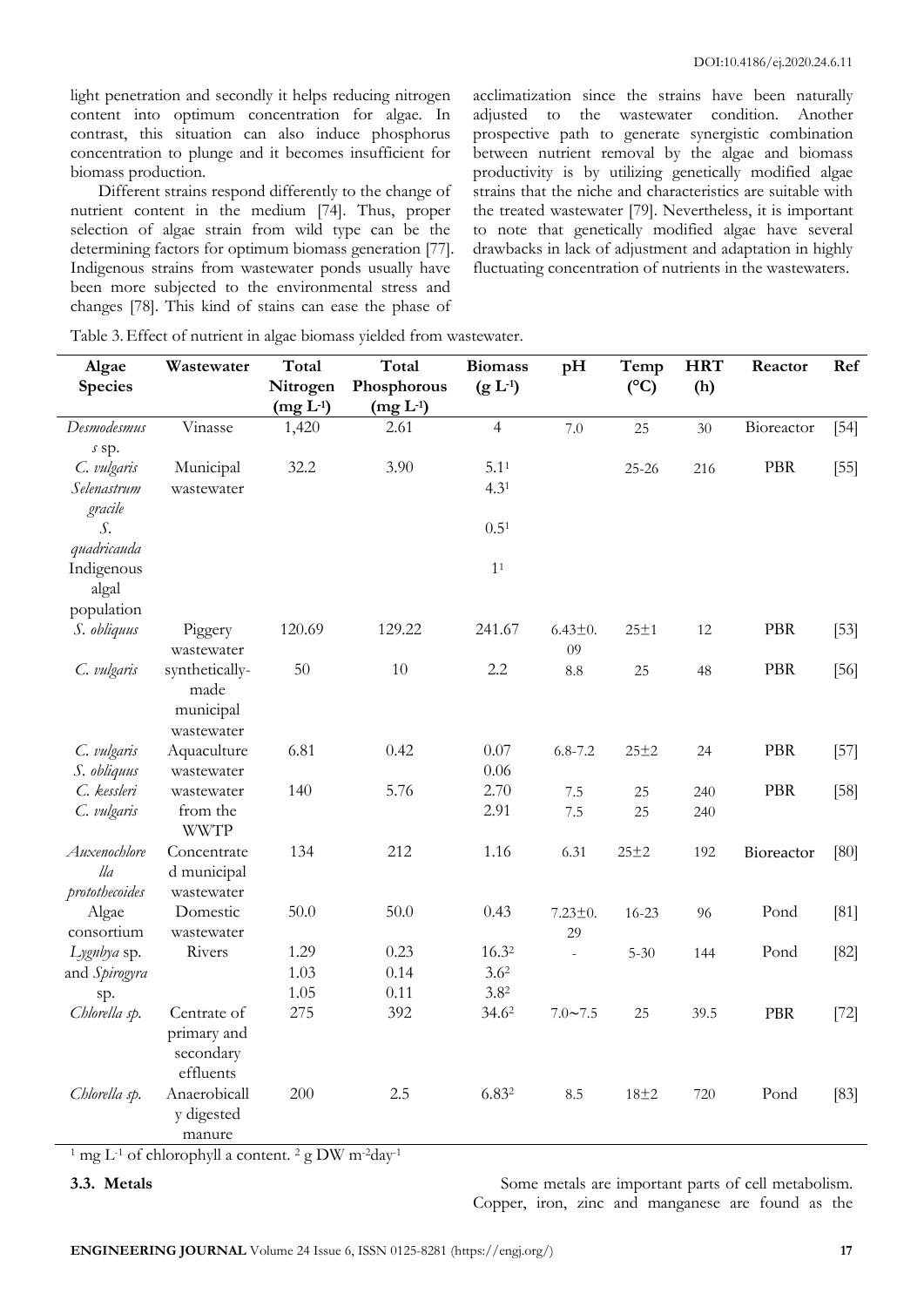cofactor of several enzymes in the chloroplast and mitochondria [84]. Excess occurrence of metals (especially heavy metals) may lead to harmful effects for the algae. Occurrence of metals in proper concentration induces the uptake through transporter protein in the membranes of algae [85]. Metals toxicity inside the cell is related to the production of the reactive oxygen species (ROS) in the intracellular compartment and its matrix. As a consequence, unbalanced cellular redox status may occur inside the cell along with the reduction of antioxidant concentration [86]. Monteiro [85] also proposed several toxic mechanisms that affect the structure of the microalgae. The first effect is replacement the substantial metals for the microalgae. This mechanism may lead to the disruption of some macromolecules inside the cells. The second effect is the interruption the pathway of important metabolism inside the cells. This mechanism may create insufficient metabolites availability as building blocks for the cells. The third effect is the removing or weakening the bonds between cell membrane and proteins. This mechanism can easily create the cell rupture. Lastly, reducing the photosyntate of autotrophic and mixotrophic microalgae can create lower biomass for mitotic activity and biomass generation.

To counteract the damage inside the cell, metals are stored or converted into less harmful state by changing

the oxidation state to create possible condition for enzyme to convert the metals [85] (Fig. 2). Removal of metal especially heavy metals mostly relied on the immobilized microalgae and only some of the treatments occupied microalgae in the unattached and live biomass [87]. Copper (Cu), Zinc (Zn), Lead (Pb), Cadmium (Cd), and Manganese (Mn) are the most common metals to be treated by algae (Table 4). *Cladophora glomerata*, *Oedogonium westii*, *Vaucheria debaryana* and *Zygnema insigne* were also reported to remove several heavy metals in industrial wastewater such as cadmium, chromium, lead and nickel with considerable bioaccumulation of *Cladophora glomerata*  (80.3%), *O. westii* (63.3 %), *V. debaryana* (92.1 %) and *Z. insigne* (93.0 %) [88]. The maximum removal of copper (85%) was reported by using batch system while in the sodium alginate algae beads algae beads the removal was up to 95.4% using *Spirulina* sp. [89]. The order of the removal is also different in different heavy metals [90]. Chromium has been reported to be among the most pertinent heavy metals to be removed and accumulated by the algae [91] [92]. These removals also included reductions of electrical conductivity, biological oxygen demand, chemical oxygen demand, total dissolved solids and nitrate of the wastewater with an increase in dissolved oxygen.



Fig. 2. Fate of metals in the algae cell.

Heavy metals in the water also cause various effects to the algae. Combinations of heavy metals were found to cause additive effects for *Chlorella sp.* while the other combinations occurred as synergistic effects for the alga by [93]. Copper and zinc were also reported to decrease the cell density in a culture of *Chlorella* sp. where copper decreased amount of the algae by decreasing the pigment of the alga and zinc eliminated the alga growth after 5 day incubation [94]. These effects vary between the algae and the contamination level of heavy metals and thus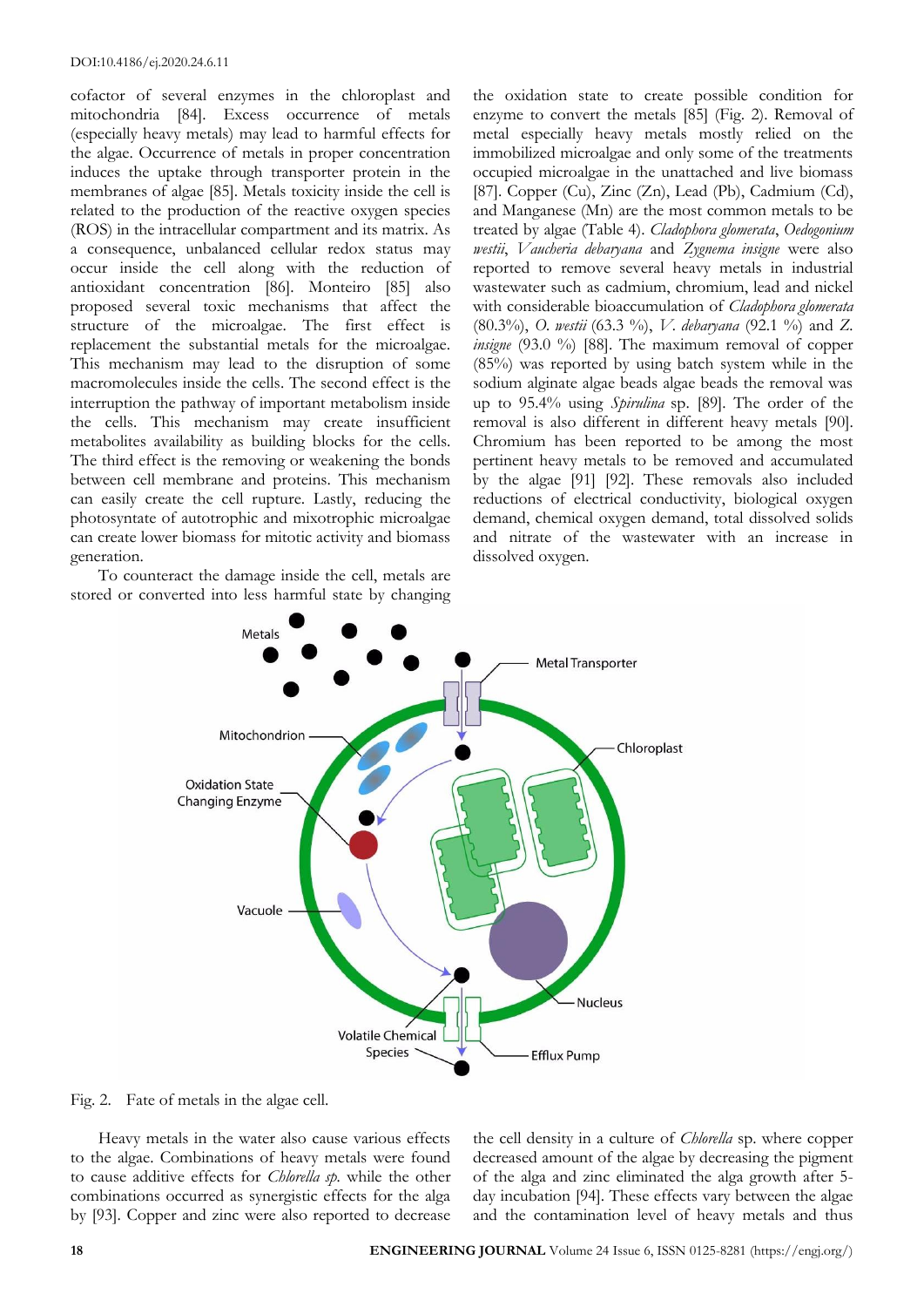consideration of the production of biomass in the detrimental excess heavy metals shall be considered.

Heavy metals removal by biosorption process can be done by application of algae to effectively eradicate the pollutant through accumulation in biomass generation. However high dose of metals can cause an increase of ROS inside the alga cells and consequently it creates damage in cell structures. The mechanism of heavy metal removal in moderate dose is related to the high affinity and larger surface area of the algae. The mechanisms can vary between each alga since the surface, morphology, cell wall, membrane structure, and composition are different and specific for each alga [95]. Thus, it is important to choose proper algae strain for generating biomass and lipid with sufficient biosorption of metal. Generally, absorption, precipitation, oxidation, and reduction of metals in the water by microbial are the mechanisms that required in order to perform metals removal. By the all mechanisms, algae are more advantageous than other microbes in this application since algae requires less carbon source for metabolisms and for building biomass. As the biomass can be generated autotrophically, sufficient amount of biomass is generated in minimum organic carbon requirement and sufficient amount of biomass to remove metals from the wastewaters is achieved in modest solution [96]. Nevertheless, high concentration of metals can reduce algae biosorption since excess amount of metal

| Table 4. Metals removal and accumulation by algae. |  |  |  |  |  |
|----------------------------------------------------|--|--|--|--|--|
|----------------------------------------------------|--|--|--|--|--|

occurrence can cause lethal effect to algae. Here, capacity of metal accumulation in cells in regards with initial dose is crucial to build successful system. Algae resistance of metal plays important role here to keep the growth state of the algae by generating biomass while the amount of metals that can be absorbed and further it increases along with the growth of the biomass. Apart from selection of natural strains in the wastewater containing high amount of metals, there is always an opportunity for genetically modified algae in this system. Metals removal mechanisms involves many proteins and genes that regulating metal absorption, detoxification, and tolerance mechanisms [97]. By expressing certain peptides for metals ion captures, enhancing capacity of removal as well as the resistance of metals are possible to reach [98].

Although lipid accumulation is also triggered under environmental stress, excess metals is potentially able to reduce the total lipid generated from the biomass. Excess intake of metals was reported to enhance oxidation of lipid [86]. In the final process of cultivation, even though high alage biomass can be generated, low lipid content to convert into biofuel is still great bottleneck of this system. A very high dose metals can also lead to the failure of the system since all the algae are potentially fail to grow for treating metals in the wastewater. Wastewater with moderate dose of metal is recommended to utilize in this system because the algae can still maintain the growth with sufficient removal of metal from the wastewater.

| <b>Species</b>         | Element   | Metal                     | Initial        | % removal   | Ref     |
|------------------------|-----------|---------------------------|----------------|-------------|---------|
|                        | $\bf{s}$  | accumulation              | concentration  |             |         |
|                        |           | $(mg g^{-1})$             | (ppm)          |             |         |
| Chlorella spp.         | Cu        | $15 \times 10^{-3} - 2.6$ | 79-1,789       |             | [99]    |
|                        | Zn        | $1 \times 10^{-3} - 0.18$ | 23-11,625      |             |         |
|                        | Pb        | $2 \times 10^{-3} - 0.02$ | 10-6,887       |             |         |
| C. minutissima         | Zn        | 9.17                      | 2 <sup>1</sup> | 62.05 $\pm$ | $[100]$ |
|                        |           |                           |                | 0.04        |         |
|                        | Mn        | 4.04                      | 2 <sup>1</sup> | 83.68 $\pm$ |         |
|                        |           |                           |                | 0.14        |         |
|                        | Cd        | 4.27                      | 2 <sup>1</sup> | 74.34 ±     |         |
|                        |           |                           |                | 0.03        |         |
|                        | Cu        | 1.40                      | 2 <sup>1</sup> | 83.60 $\pm$ |         |
|                        |           |                           |                | 0.09        |         |
| Alginate-              | Pb(II)    | 12.9                      | 100            |             | [101]   |
| Spirulina <sup>2</sup> | Cd(II)    | 4.5                       | 100            |             |         |
|                        | Cu(II)    | 4.1                       | 100            |             |         |
| Chitosan-              | Pb(II)    | 4.8                       | 100            |             |         |
| Spirulina <sup>2</sup> | Cd(II)    | 3.6                       | 100            |             |         |
|                        | Cu(II)    | 2.7                       | 100            |             |         |
| Arthrospira            | <b>Ce</b> | 18.1                      | $80 - 800$     |             | $[102]$ |
|                        |           | 38.2                      |                |             |         |
| S. platensis           | Pb        | $\overline{\phantom{a}}$  | 100            | 91          | [103]   |

<sup>1</sup> concentration in mM.<sup>2</sup> immobilized state of algae.

### **4. Operational Parameters**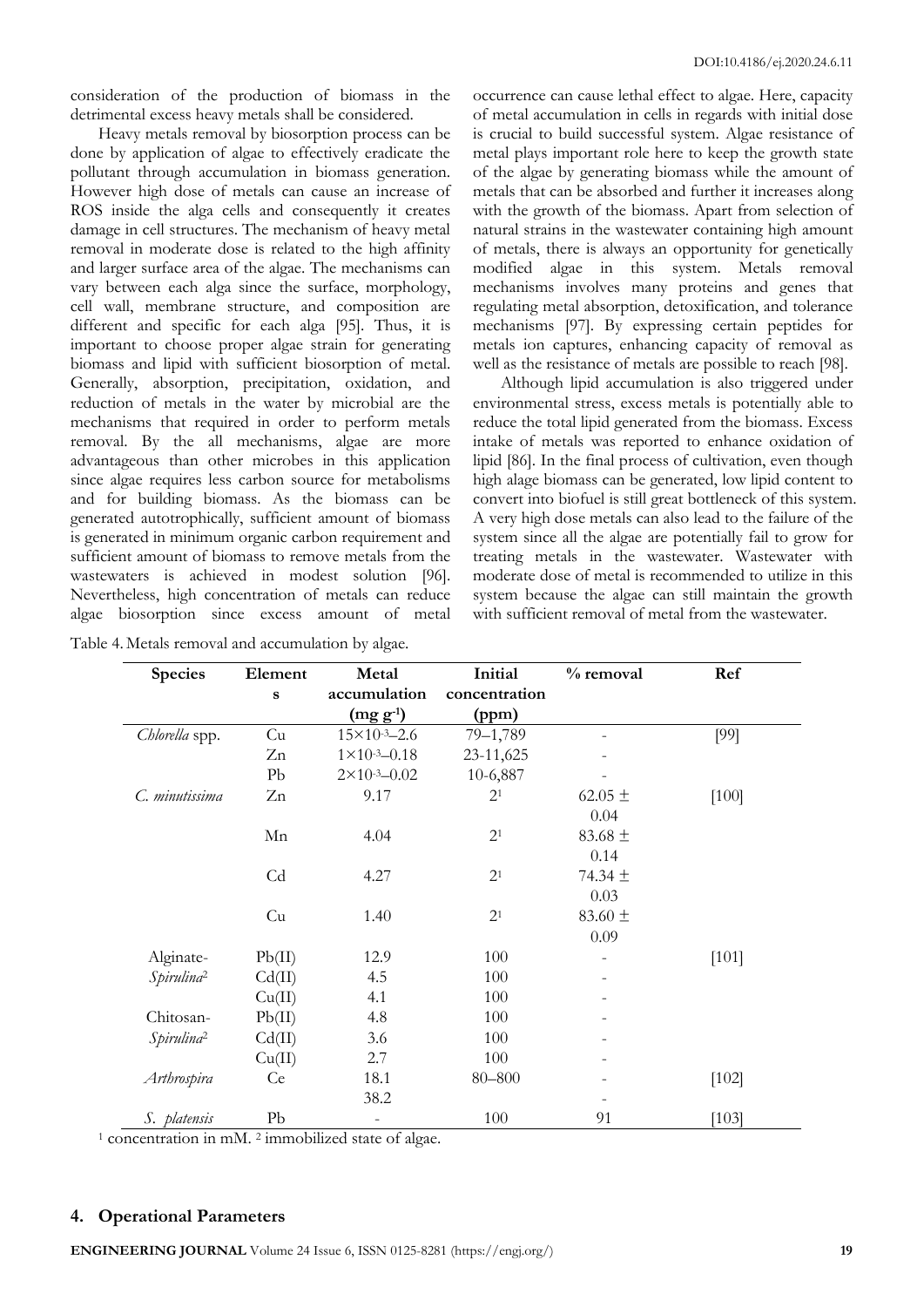# **4.1. Light**

Utilization of light by the algae determines the biomass yield because the different time of light intensity can create variety of metabolisms by which biomass is synthesized in several pathways [104]. Algae cells respond the light based on its intensity. [3] described the dynamic of algae photosynthesis based on the intensity level. At the low light intensity, photosynthesis increases with the higher intensity. When the light intensity reaches the saturation level and exceeds the demands of photon in photosystem II in the chloroplast organelle, the photosynthesis rate does not increase in this stage. Higher amount of light is able to decrease the photosynthesis rate due to damage to the photosynthetic apparatus.

Light penetration plays a crucial effect to the cultivation. Culture of *C. sorokiniana* with high density has less gross productivity than that with less density [105]. Study of the light amount exposed into *C. vulgaris* cultivation pointed out that  $360 \mu$ mol m<sup>-2</sup> s<sup>-1</sup> of photon could be the most suitable for the algae to growth where high and low photon decreased the biomass yield of the algae [106]. Conversely, [107] reported that the condition above 150 µmol  $m^{-2} s^{-1}$  was observed as the start of inhibition factor for algae to grow and 80 µmol  $m^{-2} s^{-1}$ of light was proper for *C. vulgaris* to reach optimum yield production. Nonetheless, the low photon concentration was compensated with rich molasses under mixotrophic condition. It is important to note that the algae in the heterotroph condition produced higher biomass and nutrient removal than the mixotropic or autotroph condition [108]. Also, the low light intensity was only suggested for mixotropic algae. For application in biofilm, [109] emphasized a slightly higher standard of light intensity by using 120 µmol  $m^{-2}$  s<sup>-1</sup> as the optimum condition of algae growth.

Aside from the previously mentioned, strain selection is also an important factor for designing the proper light intensity for the algae. 420 μmol photons m−<sup>2</sup> s <sup>−</sup><sup>1</sup> was reported to be the optimum light intensity for *C. protothecoides* in the normal system while relatively moderate light intensity of 100 μmol m−<sup>2</sup> s <sup>−</sup>1 was reported to be the optimum condition for *A. platensis* [110]. It is also noteworthy that wastewater nutrient removal is also affected by the light intensity. Thus, selection of strain also needs to consider the light availability where the strain will be cultivated.

The purpose of wastewater treatment system also needs to be considered for light adjustment. Low light intensity can also enhance the removal of COD from the water. *C. kessleri* and *C. protothecoide* have been reported to have different optimum light intensity for TN, TP, and COD removal [111]. TN and TP are able to be removed effectively by those algae in the range of 30 -120 μmol photons m<sup>-2</sup> s<sup>-1</sup> where the COD is effectively removed in the absence of light. This condition is strongly related with the trophic condition of the cultivation system. Heterotroph algae growth was proven to produce higher biomass with the absence of light than that in the

autotroph condition with sufficient amount of N [78]. Thus, light intensity setting needs to consider the wastewater contents as well.

# **4.2. Carbon Dioxide**

Similar with the light intensity, carbon dioxide  $(CO_2)$ concentration is strongly affected by the cultivation condition. It is used in the photosynthesis as most of the algae are photoautotrophic [112]. The CO<sub>2</sub> sequestration capacity of microalgae is ten times higher than that from terrestrial plant [113] and thus, algae cultivation has been emerging as the promising negative  $CO<sub>2</sub>$  emission. Green microalgae are expected to be applied in the system where not only nutrient removal and biomass as biodiesel are obtained as the advantages but also the carbon sequestration is expected to be applicable to absorb the gas. Application of  $CO<sub>2</sub>$  in the algae cultivation can run not only carbon sequestration process but also enhance the other advantage such as metals bioremediation [114].

Design of the system is very important in this parameters. Different diffuser can cause different production of biomass as the result of the gas dispersion and air bubble size which related to the  $CO<sub>2</sub>$  dilution factors. The gas introduced into the system is usually affected by two factors, diffuser type and flow rate of the gas. Sintered stone, porous curtain, perforated ring, and porous wood diffusers was proven to generate different *Spirulina* biomass concentration with 0.05 vvm concentration of  $CO<sub>2</sub>$  [115]. Higher concentration of CO<sup>2</sup> introduced into the system could lower the efficiency of uptake rate of gas from the system to the biomass.

Application in the flue gas of industrial system has been reported in several study. *Spirulina* sp. was reported to achieve  $24\%$  reduction in flue gas  $CO<sub>2</sub>$  in autotroph condition [116]. In that study, approximately 35% growth rate increase was recorded when  $CO<sub>2</sub>$  supplied as the only carbon source in the artificial medium. Nevertheless, the low carbon accumulation was still the main bottleneck of this technology. In that particular study, the carbon fixation was only 7.5 %. It is important to note that to completely reduce high concentration  $CO<sub>2</sub>$  in the flue gas, further study in the efficiency shall be made since the feasibility of this technology for high demand treatment gas needs large volume of reactors.

Practical approach has been made by [117] who applied1 L min<sup>-1</sup> (vvm) of  $CO<sub>2</sub>$  from flue gas in the industry into the tank of *Spirulina*. The usage efficiency of CO<sup>2</sup> has been found to be 75 %. Although the usage was low and it remained roughly  $25%$  of the  $CO<sub>2</sub>$ , the system has given a breakthrough that this scheme can be applied in the near future as the industrial carbon capture, utilization and storage. Another study with the same concentration of  $CO<sub>2</sub>$  was conducted by Uggetti, Sialve [118]. It has been found that 66-100 % increase of biomass was detected after additional  $CO<sub>2</sub>$  with the increase of COD and NH<sup>4</sup> <sup>+</sup>-N removal. Increase of this biomass along with injection of  $CO<sub>2</sub>$  indicates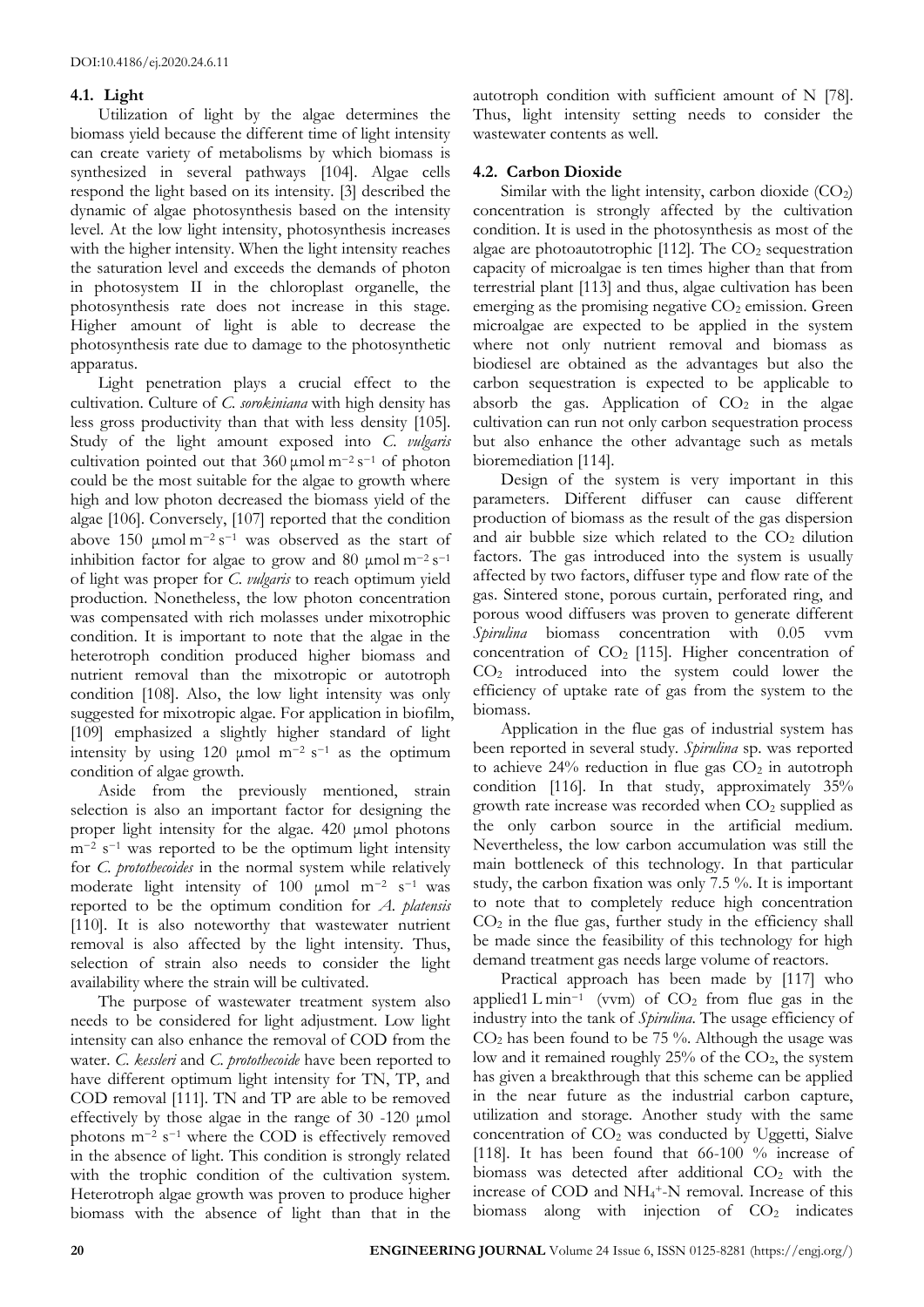recognition of high tolerance of  $CO<sub>2</sub>$  in the system. It is noteworthy that excess  $CO<sub>2</sub>$  injection can increase the bicarbonate ion where it can lower physiological pH and eventually inhibit the growth of algae [113]. However, an increase of bicarbonate was still reported to increase the biomass production [119].

In contrary, an increase of  $CO<sub>2</sub>$  has also been made to enhance heavy metals bioremediation using mixed culture algae. The treatment of flue gas however still succeeded proper removal of heavy metals with additional  $CO<sub>2</sub>$  that reached 30 % [114]. Combining the aim of heavy metal removal with carbon sequestration possibly addressing the lack of removal in either treatment purpose. However, to achieve sufficient removal activity the improvement is a must for industrial application since the flow rate of flue gas is very high and with current technology it is difficult not to occupy large space for cultivation.

# **4.3. Reactor Designs**

To achieve sufficient amount of algal biomass production and nutrients removal in wastewater, reactor as the place for cultivating the microalgae plays an important role to determine final products of this coupling method. The models and designs of photobioreactors that applied in the laboratory and pilot scales nowadays can be divided into two major groups which are open pond and closed photobioreactor [120]. Even though many development and variation of the designs, scales, and models, these two group define almost all of the current developed technologies in microalgae reactor using wastewater as a substrate.

The Open pond reactors is reflected as a pond in exposed area to the natural environment with sunlight as major source of light [121]. In the other hand, closed photobioreactors (PBRs) have many advantages where most of the factors can be controlled inside isolated environment [122]. These characteristics affect the consumption of nutrient, production of biomass, and effluent quality after cultivation. Application of wastewater in the algal culture has more room for application in both open pond reactor and closed photobioreactors. However, many considerations such as location and contamination are important regarding the proper application of each groups. Location can be very important cultivation process. In open pond system, location can determine the temperature, light intensity, additional agitation for wind drive while the PBRs are more flexible in terms of location [123-125] but several PBRs which utilize sunlight as the main source of light might be affected in the shading of location [123, 126]. Moreover, location in the feasibility of this coupling idea must be near by the source of wastewater to reduce the transfer cost. As most of the studies already proved that open pond can be very susceptible for contamination [127, 128], different approach is needed for wastewater as an influent medium. In contrast, PBRs system cause material exchange limited from the gasses injection and/or feeds water or medium which creates low risk of

contamination yet the possibility to be contaminated still occur [129].

Application of wastewater in PBRs is relatively common to study the microalgae cultivation in wastewater in order to remove the nutrients and yield algal biomass (Table 2 and 3). Yet, further development from the data obtained in PBRs takes place in open pond [62]. In the open pond, location and contamination affect the holistic process. However, application of open pond as the model for microalgae cultivation is more feasible due to its lower operational and capital costs [120]. Thus, economical factors shall be put as one of the main consideration for the reactor design since one of the obstacle to put this coupling concept into full industrial scale production is the profitability [130].

# **5. Constrain between High Biomass Productivity and Removal Efficiency**

Hundreds of algae species have been tested to grow in many substrates for various purposes. The studies of several wastewaters were ranging from dairy manure [14], municipal wastewater [22], chicken [131], piggery and brewery wastewater [132]. The usage of the wastewater was preferably easier than that using other nutrients sources. However, some of the studies tried to analyze and modify the condition in order to obtain more lipid content and biomass such as varying the salinity [23], nutrient starvation [23, 133] as well as the occurrence of metal as a trace elements in the environments [23, 26, 133, 134]. These particular factors are important to algae for growth. It might show the increase of growth rate if the light is properly penetrating the water as [133] found that the light was significantly affecting the rate of biomass in the end of the cultivation period. This fundamental finding is crucial since there are numerous that stated the removal of nutrient is as important as the growth of algae productivity.

The application of waste or wastewater to cultivate *Spirulina* is not a breakthrough study. A considerably high amount of biomass  $(1.47 \text{ g/L})$  was achieved under optimum condition by using cow effluent [135]. High removal efficiency (>90%) of TP and COD by *Spirulina*  was also reported in the saline environment but with low biomass production  $0.76$  g L<sup>1</sup> [136]. A similar study using synthetic municipal wastewater, showed the TN and TP removal of 92.58% and 94.13%, respectively with biomass production up to 262.50 mg/L [137]. A shortcoming of this finding was probably simply the separation of the *Spirulina* which difficult considering the small size of this algae. However, it has many advantages such as nutrient recovery and wastewater treatment alternative. The result of high biomass accumulation can also be the provider for cheap and supplementary food for aquaculture animals [35].

The lack of nutrient removal efficiency can mean there must be another treatment process following the algae cultivation and the objective to obtain nutrient removal activity from the system is considerably unsuccessful. However, removals of ammonia, total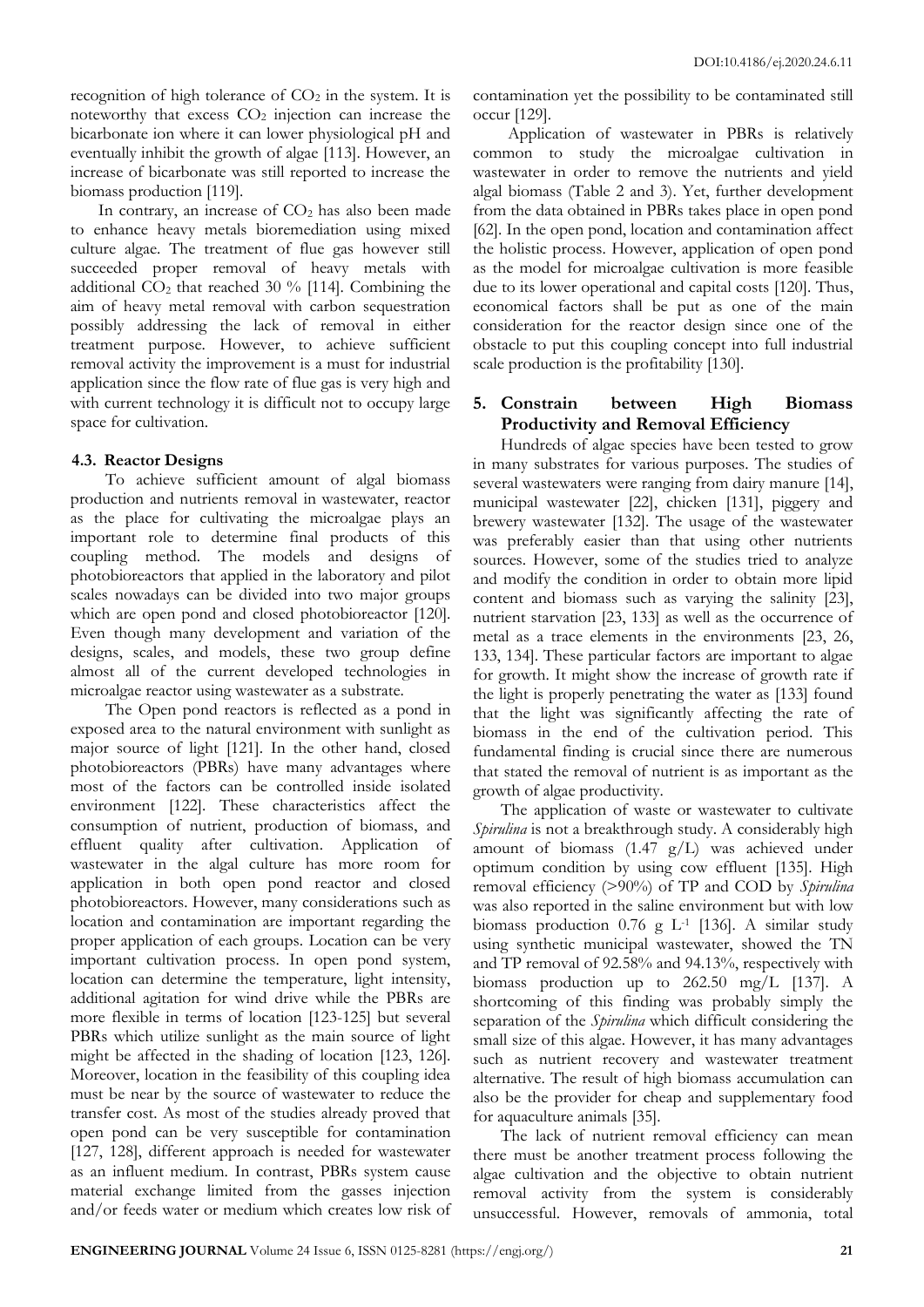nitrogen, total phosphorus, and COD that achieved were still lower than the system specified only for removal of these particular contaminants [14]. Thus, in high concentration of the contaminant in wastewater, high dilution factor where the algae can grow rapidly with higher efficiency of removal is preferable solution. Furthermore, the notable usage of organic and inorganic carbon was important since it indicated the ability for this alga to use organic carbon beside  $CO<sub>2</sub>$  as carbon source for synthesizing the biomass [138].

Consecutive treatment between primary treatment system as demonstrated in the process combining anaerobic digestion and algae cultivation is promising for removal of nutrient and algae cultivation [14]. Nevertheless, the following process after primary process is only expected to remove excess nutrient that cannot be removed in the prior treatment. Therefore, the occurrence of high COD is assumed to be lower than the initial concentration of influent of most of the primary wastewater treatment system.



Fig. 3. Constrain between wastewater treatment demands and microalgae cultivation demands.

Cultivating algae in wastewater contaminated with heavy metals or other toxic substances cannot be adapted for generating feed for animals or food source. In terms of re-utilization of the alga, there must be such simplification and pre-treatment regarding the water that is utilized for growth medium. Monosodium glutamate wastewater was proposed to be able to apply as a medium for *Spirulina* sp. using concentration of 25% CW for protein production and 50% for lipid and carbohydrate production since the wastewater was claimed as the wastewater with high amount of nutrient and organic compound yet the contaminants are not poisonous nor dangerous [139].

Light period and intensity also obtain great part of installation for algae cultivation. It is also important to pay attention in the combined system of wastewater treatment and biomass production. Several reactors are usually relying on artificial light which continuously or periodically produced light for the algae. Standing in contrast, algae which cultivated outdoor usually depends on the sunlight as the photon source. In tropical areas, the photoperiodic cycle is usually stable through the year. However, in certain places such as in Europe the light phase in the day time can change in the spring/fall to the midsummer. Since this phenomenon can cause bias in the system and unstable production of biomass,

geographical factor is important for sunlight dependent algae cultivation system while in the bioreactor with light feeding system, capital and operational cost are still the bottlenecks. Nonetheless, the acclimatization process of algae is able to address the light factors drawback. The ability for modulation of light harvesting capacity in order to optimizing light suggests the production of algae can be managed in low light conditions [3]. However, growth rate and productivity of algae are strictly related to light factor and alteration or limitation of light intensity definitely affects the algae yield.

Apart from water treatment to remove undesired substances point of view, the production of high biomass yielded from the system shall be focused. Taking *Chlorella* sp. as the most cultivated microalgae for biodiesel, the percentage of the lipid content was relatively wide which around 13.2-60 % of the total biomass (Table 1). The utilization of this alga should be considered. This range of percentage is necessary to be noticed for further decision of algae cultivation. It is important to note that wide range of this percentage can create gap in the production system and capital cost calculation for the system to be built. To each high biomass of this alga, it is also necessary to create the condition based on the wastewater characteristics. Optimum biomass concentration up to 11  $g L<sup>-1</sup>$  is still possible to reach by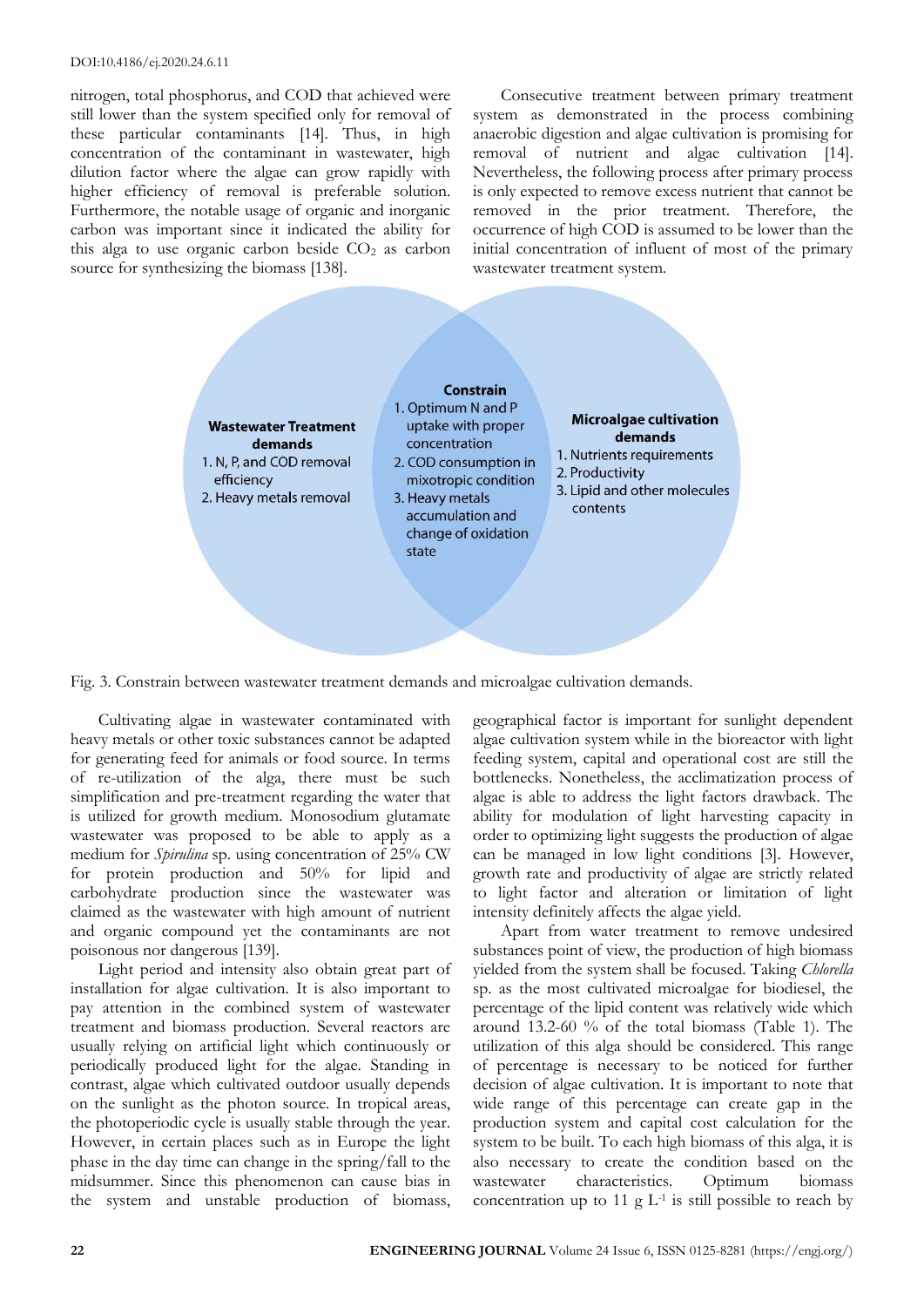using wastewater alongside with effective removal of undesired substances [17]. To obtain such concentration, proper water recovery, sufficient but not excess concentration of N and P solely for building biomass and other metabolism activities, mixotrophic condition for algae to digest organic carbon, and heavy metals defense mechanisms are expected to address both importance (Fig. 3).

### **6. Conclusion and Further Possibilities**

Green microalgae have emerged the importance of its application not only for wastewater remediation but also for biomass orientation. Many aspects need to be reconsider for the algae until it can be adopted in practical application. To meet the demand of single stage treatment using algae cultivation, the alteration in removal efficiency in organic matters and nutrients are important to achieve at the beginning. As for the biomass yield, several species with certain systems applied were able to produce high biomass productivity, so that it can ease the selection and decision for proper species in specific wastewater. However, organic matters, nutrient and contaminants such as metals of wastewater still able to interfere the biomass production when the amount exceeds the limits of algae. Furthermore, factors such light and inorganic carbon source are potential to interfere the optimum condition. Design of the reactors where the algae cultivates is also important to be suitable to reach the goal of removal contaminants as well as yielding microalgal biomass. Eventually, intersection between wastewater treatment importance and biomass generation for biofuel shall be pictured carefully to place direction of development in the future.

The application of the wastewater as the source of microalgae nutrient and the cultivation as wastewater treatments are the ideal coupling idea for addressing energy demand and environmental pollution problems. Nevertheless, application is still limited to the pilot scale and other large scale experimental reactors. Apart from the composition of wastewater, suitable strains and cultivation conditions, to meet reasonable capital and operational costs, this concept is still limited to be performed. Here, challenge of full scale application in industrial level is facing several problems regarding the profitability such as land requirement, cost of harvesting and post-harvest processes, as well as limited capacity in large and high removal demand of metropolitan city. Here, integrated studies regarding this idea with combination of improvement in each aspect are important. In the future, to approach the industrialization goals of this idea, constrains such as demands of suitable microorganism and wastewater condition still need to be improved. Valuable product from the coupling requires to be emphasized by obtaining suitable steps for post-cultivation process.

### **Acknowledgement**

The authors would like to thank Muhammad Dwi Prasetyo for designing all figures in this article. The authors also thank Amanulia Sadikin and Mohamed Sahrul Tamzil for valuable inputs for the content improvements and Norma Pawestri for editing the manuscript. This work was supported by ASEAN scholarship Suranaree University of Technology Thailand.

# **References**

- [1] T. M. Mata, A. A. Martins, and N. S. Caetano, "Microalgae for biodiesel production and other applications: A review," *Renew Sust Energ Rev.*, vol. 14, no. 1, pp. 217-232, 2010.
- [2] N. J. B. Mallick, "Biotechnological potential of immobilized algae for wastewater N, P and metal removal: A review," vol. 15, no. 4, pp. 377-390, 2002.
- [3] F. Bux, "Biotechnological applications of microalgae: biodiesel and value-added products," *in Biotechnological Applications of Microalgae: Biodiesel and Value-Added Products*. CRC Press, 2013.
- [4] R. H. Wijffels and M. J. Barbosa, "An outlook on microalgal biofuels," *Science*, vol. 329, no. 5993, pp. 796-799, 2010.
- [5] D. Dionisi, Biological Wastewater Treatment Processes: Mass and Heat Balances*, in Biological Wastewater Treatment Processes: Mass and Heat Balances.* CRC Press, 2017.
- [6] S. Cho, T. T. Luong, D. Lee, Y.-K. Oh, and T. Lee, "Reuse of effluent water from a municipal wastewater treatment plant in microalgae cultivation for biofuel production," *Bioresour Technol.,* vol. 102, no. 18, pp. 8639-8645, 2011.
- [7] H. Qian, Z. Sun, L. Sun, Y. Jiang, Y. Wei, J. Xie, and Z. Fu, "Phosphorus availability changes chromium toxicity in the freshwater alga *Chlorella vulgaris*," *Chemosphere.*, vol. 93, no. 6, pp. 885-891, 2013.
- [8] S. Ötle and R. Pire, "Fatty acid composition of *Chlorella* and *Spirulina* microalgae species," *J AOAC Int.*, vol. 84, no. 6, pp. 1708-1714, 2001.
- [9] B. Lyon and T. J. B. Mock, "Polar microalgae: New approaches towards understanding adaptations to an extreme and changing environment," *Biology.,* vol. 3, no. 1, pp. 56-80, 2014.
- [10] H. Hagino and M. Saito, "Cosmetics," U.S. Patent Application 10/739,085, 2004.
- [11] R. Alcantara, J. Amores, L. Canoira, E. Fidalgo, M. J. Franco, and A. Navarro, "Catalytic production of biodiesel from soy-bean oil, used frying oil and tallow," *Biomass Bioenerg.*, vol. 18, no. 6, pp. 515-527, 2000.
- [12] H. Fukuda, A. Kondo, and H. Noda, "Biodiesel fuel production by transesterification of oils," *J Biosci Bioeng.*, vol. 92, no. 5, pp. 405-416, 2001.
- [13] N. T. L. Chi, P. A. Duc, T. Mathimani, and A. Pugazhendhi, "Evaluating the potential of green alga *Chlorella* sp. for high biomass and lipid production in biodiesel viewpoint," *Biocatal Agricul Biotechnol.*, vol. 17, no. pp. 184-188, 2019.
- [14] L. Wang, Y. Li, P. Chen, M. Min, Y. Chen, J. Zhu, and R. R. Ruan, "Anaerobic digested dairy manure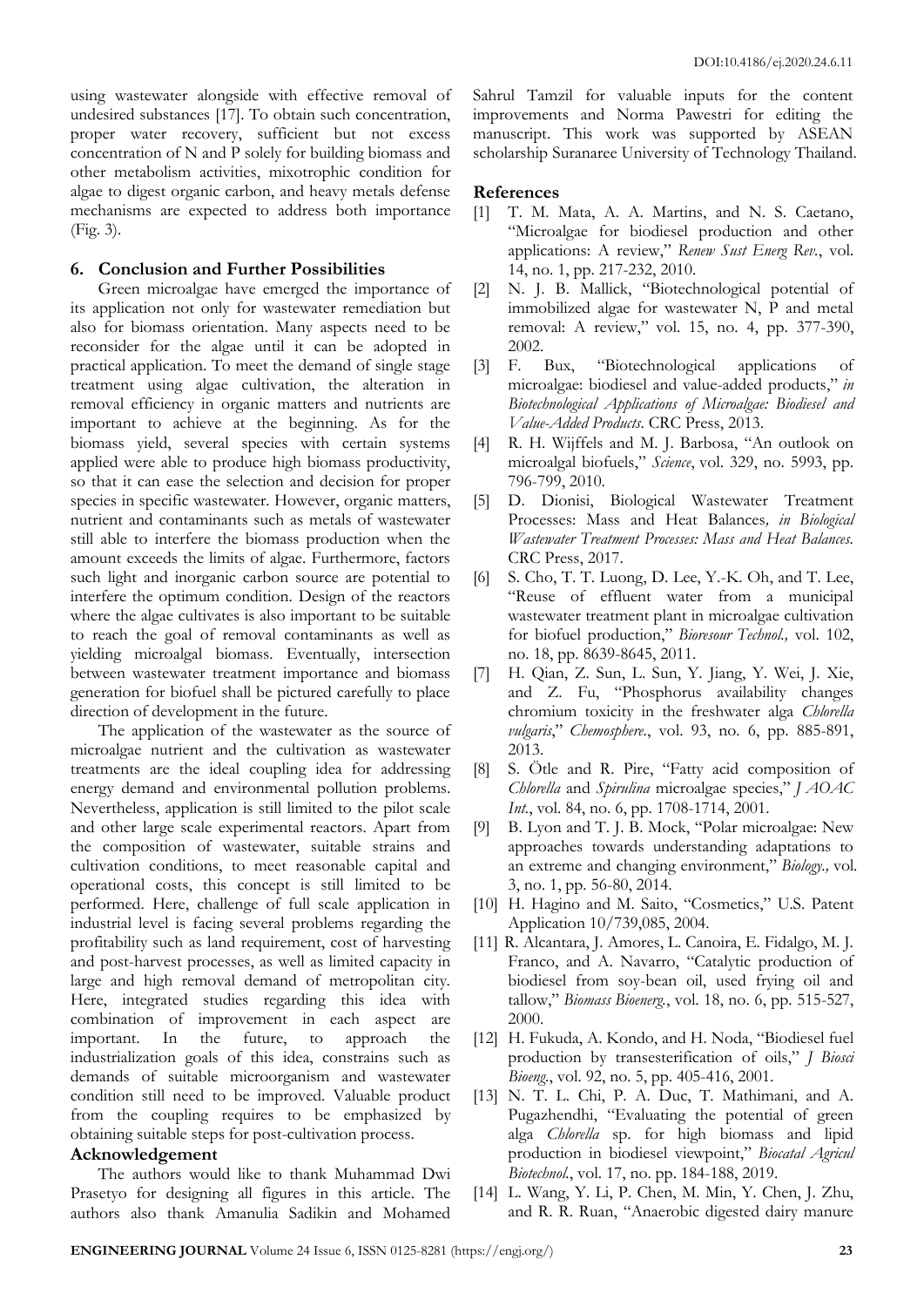as a nutrient supplement for cultivation of oil-rich green microalgae *Chlorella* sp," *Bioresour Technol.*, vol. 101, no. 8, pp. 2623-2628, 2010.

- [15] J. Mu, S. Li, D. Chen, H. Xu, F. Han, B. Feng, and Y. Li, "Enhanced biomass and oil production from sugarcane bagasse hydrolysate (SBH) by heterotrophic oleaginous microalga *Chlorella protothecoides*," *Bioresour Technol.*, vol. 185, pp. 99-105, 2015.
- [16] R. Tu, W. Jin, M. Wang, S. Han, A. E.-F. Abomohra, and W.-M. Wu, "Improving of lipid productivity of the biodiesel promising green microalga *Chlorella pyrenoidosa* via low-energy ion implantation," *J Appl Phycol.,* vol. 28, no. 4, pp. 2159-2166, 2016.
- [17] A. León-Vaz, R. León, E. Díaz-Santos, J. Vigara, and S. Raposo, "Using agro-industrial wastes for mixotrophic growth and lipids production by the green microalga *Chlorella sorokiniana*," *New Biotechnol.*, vol. 51, no. pp. 31-38, 2019.
- [18] R. Chandra, and U. K. Ghosh, "Effects of various abiotic factors on biomass growth and lipid yield of Chlorella minutissima for sustainable biodiesel production," *Environ Sci Poll Res.,* vol. 26, no. 4, pp. 3848-3861, 2019.
- [19] M. A. C. L. Oliveira, M. P. C. Monteiro, P. G. Robbs, and S. G. F. Leite, "Growth and chemical composition of *Spirulina maxima* and *Spirulina platensis* biomass at different temperatures," *Aquacul Int.*, vol. 7, no. 4, pp. 261-275, 1999.
- [20] W. Lu, M. A. Alam, W. Luo, and E. Asmatulu, "Integrating *Spirulina platensis* cultivation and aerobic composting exhaust for carbon mitigation and biomass production," *Bioresour Technol.*, vol. 271, no. pp. 59-65, 2019.
- [21] B. B. Andrade, L. G. Cardoso, D. d. J. Assis, J. A. V. Costa, J. I. Druzian, and S. T. da Cunha Lima, "Production and characterization of *Spirulina* sp. LEB 18 cultured in reused Zarrouk's medium in a raceway-type bioreactor," *Bioresour Technol.*, vol. 284, no. pp. 340-348, 2019.
- [22] M. Sacristán de Alva, V. M. Luna-Pabello, E. Cadena, and E. Ortíz, "Green microalga *Scenedesmus acutus* grown on municipal wastewater to couple nutrient removal with lipid accumulation for biodiesel production," *Bioresour Technol*, vol. 146, no. pp. 744-748, 2013.
- [23] S. Ruangsomboon, M. Ganmanee, and S. J. J. o. A. P. Choochote, "Effects of different nitrogen, phosphorus, and iron concentrations and salinity on lipid production in newly isolated strain of the tropical green microalga, *Scenedesmus dimorphus* KMITL," *J Appl Phycol.,* vol. 25, no. 3, pp. 867-874, 2013.
- [24] S. K. Mandotra, P. Kumar, M. R. Suseela, and P. W. Ramteke, "Fresh water green microalga Scenedesmus abundans: A potential feedstock for high quality biodiesel production," *Bioresour Technol.*, vol. 156, no. pp. 42-47, 2014.
- [25] Y.-Y. Pan, S.-T. Wang, L.-T. Chuang, Y.-W. Chang, and C.-N. N. Chen, "Isolation of thermo-tolerant and high lipid content green microalgae: Oil accumulation is predominantly controlled by photosystem efficiency during stress treatments in Desmodesmus," *Bioresour Technol.*, vol. 102, no. 22, pp. 10510-10517, 2011.
- [26] L. Rugnini, G. Costa, R. Congestri, S. Antonaroli, L. Sanità di Toppi, and L. Bruno, "Phosphorus and metal removal combined with lipid production by the green microalga *Desmodesmus* sp.: An integrated approach," *Plant Physiol Biochem.*, vol. 125, no. pp. 45-51, 2018.
- [27] L. Pezzolesi, M. Mazzotti, S. Vanucci, and R. Pistocchi, "Assimilation of inorganic nitrogen for scaling up *Desmodesmus communis* (Scenedesmaceae) biomass production," *J Appl Phycol.,* vol. 25, no. 3, pp. 867-874, 2019.
- [28] C. H. Tan, P.-L. Show, T. C. Ling, D. Nagarajan, D.-J. Lee, W.-H. Chen, and J.-S. Chang, "Exploring the potency of integrating semi-batch operation into lipid yield performance of *Chlamydomonas* sp. Tai-03," *Bioresour Technol.*, vol. 285, no. pp. 121331, 2019.
- [29] M. La Russa, C. Bogen, A. Uhmeyer, A. Doebbe, E. Filippone, O. Kruse, and J. H. Mussgnug, "Functional analysis of three type-2 DGAT homologue genes for triacylglycerol production in the green microalga *Chlamydomonas reinhardtii*," *J Biotechnol.*, vol. 162, no. 1, pp. 13-20, 2012.
- [30] I. Ahmad, A. K. Sharma, H. Daniell, and S. Kumar, "Altered lipid composition and enhanced lipid production in green microalga by introduction of brassica diacylglycerol acyltransferase 2," *Plant Biotechnol J.*, vol. 13, no. 4, pp. 540-550, 2015.
- [31] E. G. Bellinger and D. C. Sigee, "Freshwater algae: Identification and use as bioindicators*,"* in *Freshwater Algae: Identification and Use as Bioindicators.*  John Wiley & Sons, 2015.
- [32] A. Guccione, N. Biondi, G. Sampietro, L. Rodolfi, N. Bassi, and M. R. Tredici, "*Chlorella* for protein and biofuels: From strain selection to outdoor cultivation in a green wall panel photobioreactor," *Biotechnol Biofuel.*, vol. 7, no. pp. 84-84, 2014.
- [33] D. M. Mahapatra, H. N. Chanakya, and T. V. Ramachandra, "Bioremediation and lipid synthesis through mixotrophic algal consortia in municipal wastewater," *Bioresour Technol.*, vol. 168, no. pp. 142- 150, 2014.
- [34] P. Sharma and N. Sharma, "Industrial and biotechnological applications of algae: A review," *J Adv Plant Biol.*, vol. 1, no. 1, pp. 1-25, 2017.
- [35] F. Zhang, Y. B. Man, W. Y. Mo, and M. H. Wong, "Application of *Spirulina* in aquaculture: A review on wastewater treatment and fish growth," *Rev Aquac.*, vol. 12, no. 2, pp. 582-599, 2019.
- [36] G. Markou, I. Angelidaki, E. Nerantzis, and D. Georgakakis, "Bioethanol production by carbohydrate-enriched biomass of *Arthrospira* (Spirulina) *platensis*," *Energie.*, vol. 6, no. 8, pp. 2013.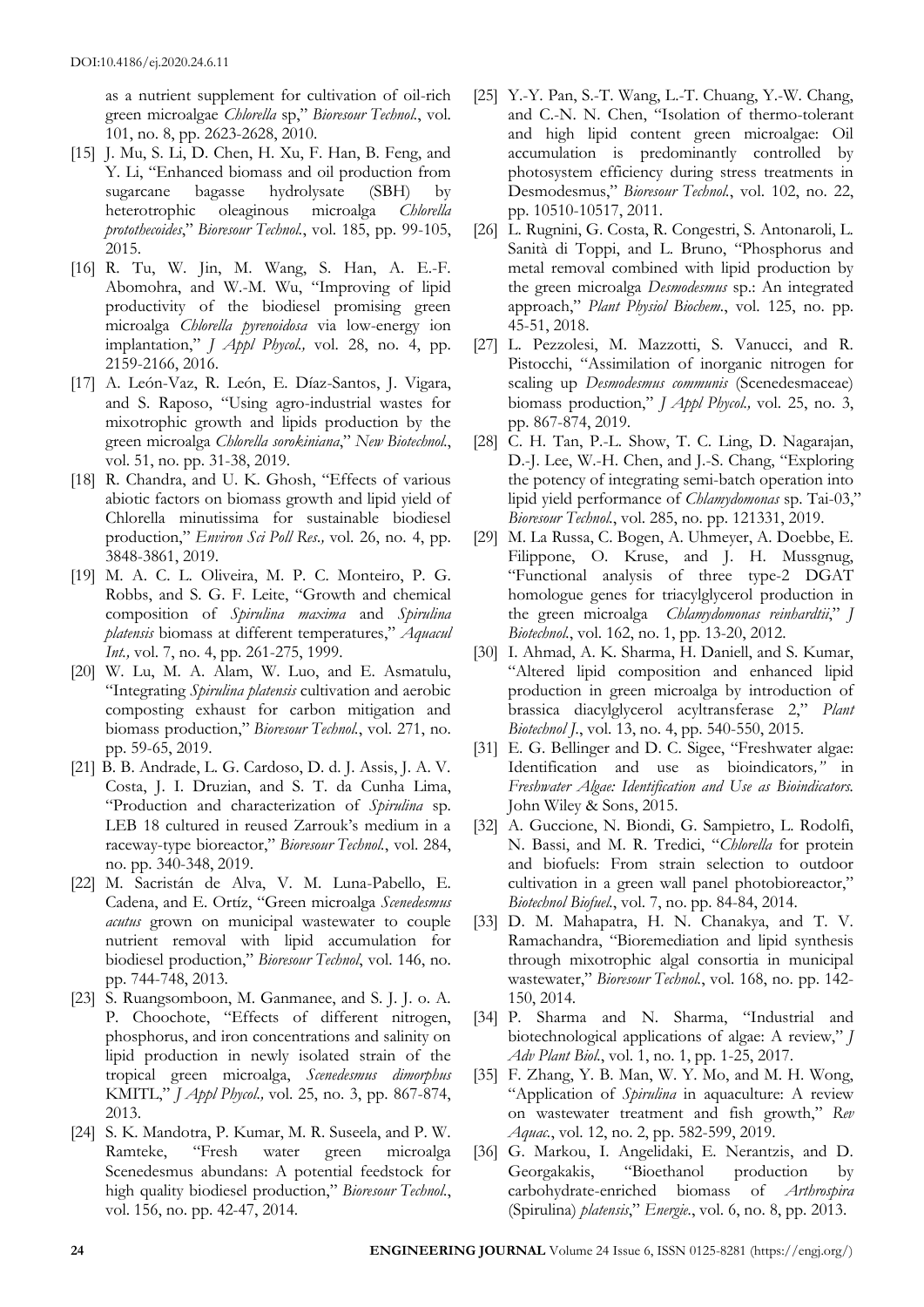- [37] H. Mohamadzadeh Shirazi, J. Karimi-Sabet, and C. Ghotbi, "Biodiesel production from *Spirulina* microalgae feedstock using direct transesterification near supercritical methanol condition," *Bioresour Technol.*, vol. 239, no. pp. 378-386, 2017.
- [38] M. A. Borowitzka, "Commercial production of microalgae: ponds, tanks, tubes and fermenters," *J Biotechnol.*, vol. 70, no. 1, pp. 313-321, 1999.
- [39] N. S. Parimi, M. Singh, J. R. Kastner, K. C. Das, L. S. Forsberg, and P. Azadi, "Optimization of protein extraction from *Spirulina platensis* to generate a potential co-product and a biofuel feedstock with reduced nitrogen content," *Front Energ Res.,* vol. 3, no. 30, pp. 2015.
- [40] N. Sumprasit, N. Wagle, N. Glanpracha, and A. P. Annachhatre, "Biodiesel and biogas recovery from *Spirulina platensis*," *Int Biodet Biodeg.*, vol. 119, no. pp. 196-204, 2017.
- [41] D. d. F. Prates, E. M. Radmann, J. H. Duarte, M. G. Morais, and J. A. V. Costa, "*Spirulina* cultivated under different light emitting diodes: Enhanced cell growth and phycocyanin production," *Bioresour Technol.*, vol. 256, no. pp. 38-43, 2018.
- [42] E. G. d. Morais, A. P. A. Cassuriaga, N. Callejas, N. Martinez, I. Vieitez, I. Jachmanián, L. O. Santos, M. G. d. Morais, and J. A. V. Costa, "Evaluation of CO2 biofixation and biodiesel production by *Spirulina* (Arthospira) cultivated in air-lift photobioreactor," *J Brazilian Arch Biol Technol*," vol. 61, no. pp. 2018.
- [43] A. L. Lupatini, L. M. Colla, C. Canan, and E. Colla, "Potential application of microalga *Spirulina platensis* as a protein source," *J Sci Food Agr.,* vol. 97, no. 3, pp. 724-732, 2017.
- [44] S. S. M. Mostafa and N. S. El-Gendy, "Evaluation of fuel properties for microalgae Spirulina platensis bio-diesel and its blends with Egyptian petro-diesel," *Arabian J Chem.*, vol. 10, no. pp. S2040-S2050, 2017.
- [45] M. L. Mourelle, C. P. Gómez, and J. L. Legido, "The potential use of marine microalgae and cyanobacteria in cosmetics and thalassotherapy," *Cosmetics*., vol. 4, no. 4, pp. 46, 2017.
- [46] L. Xin, H. Hong-ying, and Y. Jia, "Lipid accumulation and nutrient removal properties of a newly isolated freshwater microalga, *Scenedesmus* sp. LX1, growing in secondary effluent," *New Biotechnol.*, vol. 27, no. 1, pp. 59-63, 2010.
- [47] S. Mandal and N. Mallick, "Waste utilization and biodiesel production by the green microalga *Scenedesmus obliquus*," *Appl Environ Microbiol.,* vol. 77, no. 1, pp. 374-377, 2011.
- [48] W. J. Choi, A. N. Chae, K. G. Song, J. Park, and B. C. Lee, "Effect of trophic conditions on microalga growth, nutrient removal, algal organic matter, and energy storage products in *Scenedesmus* (*Acutodesmus*) *obliquus* KGE-17 cultivation," *Bioprocess Biosyst Eng.*, vol. 42, no. 7, pp. 1225-1234, 2019.
- [49] X. Liu, K. Wang, J. Zhang, J. Wang, J. Wu, and F. Peng, "Ammonium removal potential and its

conversion pathways by free and immobilized *Scenedesmus obliquus* from wastewater," *Bioresour Technol.*, vol. 283, no. pp. 184-190, 2019.

- [50] T.-Y. Zhang, Y.-H. Wu, and H.-Y. Hu, "Domestic wastewater treatment and biofuel production by using microalga *Scenedesmus* sp. ZTY1," *Water Sci Technol.*, vol. 69, no. 12, pp. 2492-2496, 2014.
- [51] W. Huang, B. Li, C. Zhang, Z. Zhang, Z. Lei, B. Lu, and B. Zhou, "Effect of algae growth on aerobic granulation and nutrients removal from synthetic wastewater by using sequencing batch reactors," *Bioresour Technol.*, vol. 179, no. pp. 187-192, 2015.
- [52] L. Barsanti and P. Gualtieri, "Algae: Anatomy, biochemistry, and biotechnology," in *Algae: Anatomy, Biochemistry, and Biotechnology*. CRC Press, 2014.
- [53] J. Xu, Y. Zhao, G. Zhao, and H. Zhang "Nutrient removal and biogas upgrading by integrating freshwater algae cultivation with piggery anaerobic digestate liquid treatment," *Applied Microbiol Biotechnol.,* vol. 99, no. 15, pp. 6493-6501, 2015.
- [54] L. F. A. de Mattos and R. G. Bastos, "COD and nitrogen removal from sugarcane vinasse by heterotrophic green algae *Desmodesmus* sp," *Desal Water Treat.*, vol. 57, no. 20, pp. 9465-9473, 2016.
- [55] J. Lee, J. Lee, S. K. Shukla, J. Park, and T. K. Lee, "Effect of algal inoculation on COD and nitrogen removal, and indigenous bacterial dynamics in municipal wastewater," *J Microbiol Biotechnol*, vol. 26, no. 5, pp. 900-8, 2016.
- [56] G. Mujtaba, M. Rizwan, G. Kim, and K. Lee, "Removal of nutrients and COD through coculturing activated sludge and immobilized *Chlorella vulgaris*," *Chem Eng J.*, vol. 343, no. pp. 155-162, 2018.
- [57] F. Gao, C. Li, Z.-H. Yang, G.-M. Zeng, L.-J. Feng, J.-Z. Liu, M. Liu, and H.-W. Cai, "Continuous microalgae cultivation in aquaculture wastewater by a membrane photobioreactor for biomass production and nutrients removal," *Ecol Eng*, vol. 92, no. pp. 55-61, 2016.
- [58] M. P. Caporgno, A. Taleb, M. Olkiewicz, J. Font, J. Pruvost, J. Legrand, and C. Bengoa, "Microalgae cultivation in urban wastewater: Nutrient removal and biomass production for biodiesel and methane," *Algal Res.*, vol. 10, no. pp. 232-239, 2015.
- [59] W. W. Mulbry and A. C. Wilkie, "Growth of benthic freshwater algae on dairy manures," *J Appl Phycol.,* vol. 13, no. 4, pp. 301-306, 2001.
- [60] E. Safonova, K. V. Kvitko, M. I. Iankevitch, L. F. Surgko, I. A. Afti, and W. Reisser, "Biotreatment of industrial wastewater by selected algal-bacterial consortia," *Eng Life Sci.*, vol. 4, no. 4, pp. 347-353, 2004.
- [61] A. O. Henry, A. I. Rejoice, E. C. Cornelius, K. A. Kafilat, O. C. Iworah, O. M. Nkechi, and K. P Chinecherem, "Determination of uptake rate of phosphorus and changes in COD and BOD during photoautotrophic cultivation of microalgae in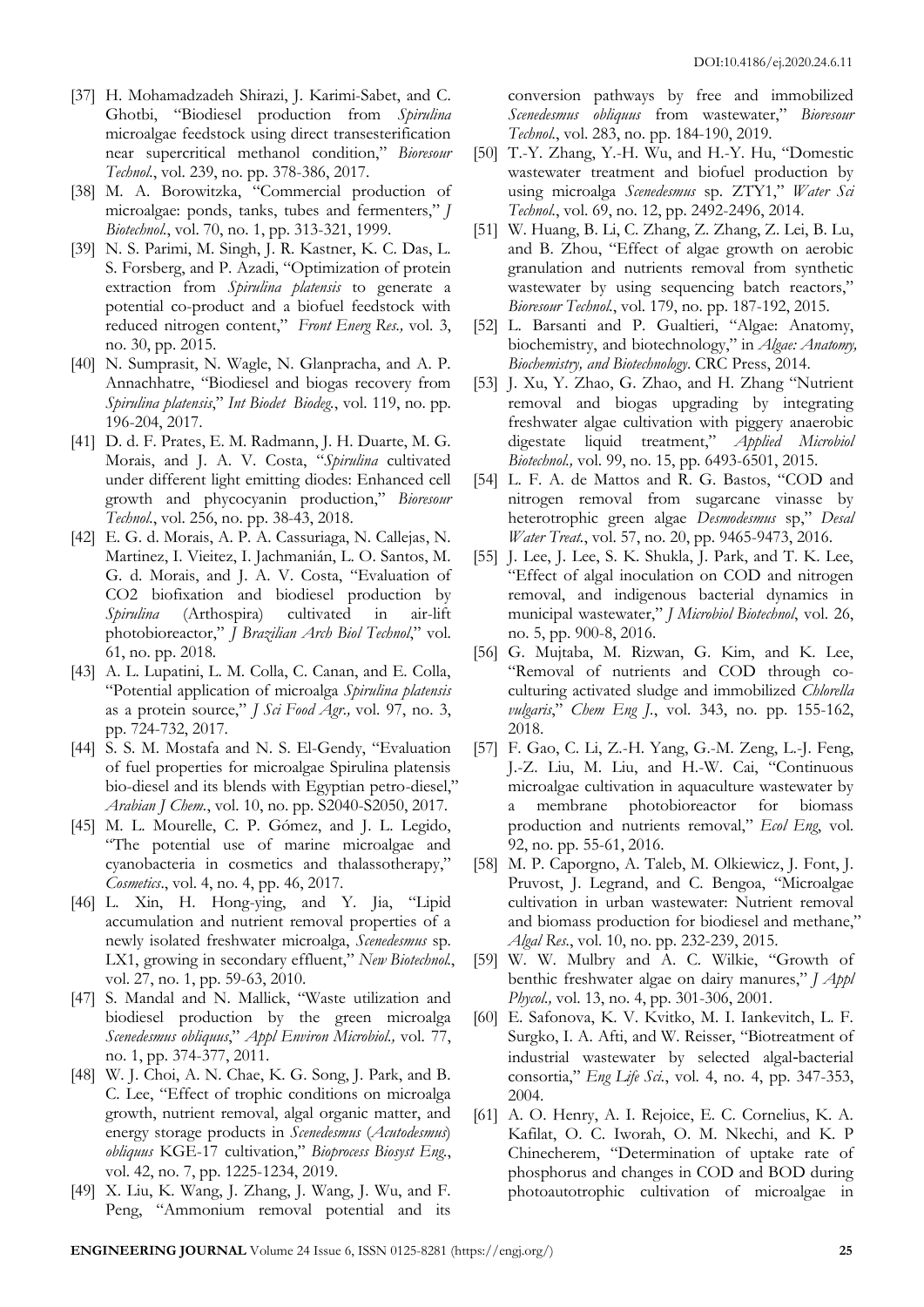sewage effluent," *World J Adv Res Rev.,* vol. 4, no. 2, pp. 001-009, 2019.

- [62] M. T. Usha, T. Sarat Chandra, R. Sarada, and V. S. Chauhan, "Removal of nutrients and organic pollution load from pulp and paper mill effluent by microalgae in outdoor open pond," *Bioresour Technol.*, vol. 214, no. pp. 856-860, 2016.
- [63] A. Das, S. Adhikari, and P. Kundu, "Bioremediation of wastewater using microalgae," in *Environmental Biotechnology For Soil and Wastewater Implications on Ecosystems*. Singapore: Springer Singapore, pp. 55-60 2019.
- [64] M. M. El-Sheekh, A. A. Farghl, H. R. Galal, and H. S. Bayoumi, "Bioremediation of different types of polluted water using microalgae," *Rend Lincei.*, vol. 27, no. 2, pp. 401-410, 2016.
- [65] M. Wang, W. C. Kuo-Dahab, S. Dolan, and C. Park, "Kinetics of nutrient removal and expression of extracellular polymeric substances of the microalgae, *Chlorella* sp. and *Micractinium* sp., in wastewater treatment," *Bioresour Technol.*, vol. 154, no. pp. 131- 137, 2014.
- [66] K. D. Sniffen, C. M. Sales, and M. S. Olson, "The fate of nitrogen through algal treatment of landfill leachate," *Algal Res.*, vol. 30, no. pp. 50-58, 2018.
- [67] S. Fried, B. Mackie, and E. J. T. Nothwehr, "Nitrate and phosphate levels positively affect the growth of algae species found in Perry Pond," *Tillers.,* vol. 4, no. pp. 21-24, 2003.
- [68] M. Chen, H. Tang, H. Ma, T. C. Holland, K. Y. S. Ng, and S. O. Salley, "Effect of nutrients on growth and lipid accumulation in the green algae *Dunaliella tertiolecta*," *Bioresour Technol.*, vol. 102, no. 2, pp. 1649-1655, 2011.
- [69] G. Y. Rhee, "Effects of N: P atomic ratios and nitrate limitation on algal growth, cell composition, and nitrate uptake 1," *Limnol Oceanograph*, vol. 23, no. 1, pp. 10-25, 1978.
- [70] M. E. Martínez, J. M. Jiménez, and F. El Yousfi, "Influence of phosphorus concentration and temperature on growth and phosphorus uptake by the microalga *Scenedesmus obliquus*," *Bioresour Technol.*, vol. 67, no. 3, pp. 233-240, 1999.
- [71] E. J. Kuenzler, "Glucose-6-phosphate utilization by marine algae," *J Phycol.,* vol. 1, no. 4, pp. 156-164, 1965.
- [72] M. Min, L. Wang, Y. Li, M. J. Mohr, B. Hu, W. Zhou, P. Chen, and R. Ruan, "Cultivating *Chlorella* sp. in a pilot-scale photobioreactor using centrate wastewater for microalgae biomass production and wastewater nutrient removal," *Appl Biochem Biotechnol.,* vol. 165, no. 1, pp. 123-137, 2011.
- [73] S. Mandal and N. Mallick, "Microalga *Scenedesmus obliquus* as a potential source for biodiesel production," *Appl Microbiol Biotechnol.*, vol. 84, no. 2, pp. 281-291, 2009.
- [74] L. Zuliani, N. Frison, A. Jelic, F. Fatone, D. Bolzonella, and M. Ballottari, "Microalgae cultivation on anaerobic digestate of municipal

wastewater, sewage sludge and agro-waste," *Int J Mol Sci.*, vol. 17, no. 10, pp. 1692, 2016.

- [75] L. Xin, H. Hong-ying, G. Ke, and S. Ying-xue, "Effects of different nitrogen and phosphorus concentrations on the growth, nutrient uptake, and lipid accumulation of a freshwater microalga *Scenedesmus* sp," *Bioresour Technol.*, vol. 101, no. 14, pp. 5494-5500, 2010.
- [76] H. J. Choi and S. M. Lee, "Effect of the N/P ratio on biomass productivity and nutrient removal from municipal wastewater," *Bioprocess Biosyst Eng.*, vol. 38, no. 4, pp. 761-766, 2015.
- [77] T. C. Hopkins, E. J. Sullivan Graham, J. Schwilling, S. Ingram, S. M. Gómez, and A. J. Schuler, "Effects of salinity and nitrogen source on growth and lipid production for a wild algal polyculture in produced water media," *Algal Res.*, vol. 38, no. pp. 101406, 2019.
- [78] J. Wang, W. Zhou, H. Yang, F. Wang, and R. Ruan, "Trophic mode conversion and nitrogen deprivation of microalgae for high ammonium removal from synthetic wastewater," *Bioresour Technol.*, vol. 196, no. pp. 668-676, 2015.
- [79] R. Radakovits, R. E. Jinkerson, A. Darzins, and M. C. Posewitz, "Genetic engineering of algae for enhanced biofuel production," *Eukar Cell.*, vol. 9, no. 4, pp. 486, 2010.
- [80] W. Zhou, M. Min, Y. Li, B. Hu, X. Ma, Y. Cheng, Y. Liu, P. Chen, and R. Ruan, "A heterophotoautotrophic two-stage cultivation process to improve wastewater nutrient removal and enhance algal lipid accumulation," *Bioresour Technol.*, vol. 110, no. pp. 448-455, 2012.
- [81] J. B. K. Park and R. J. Craggs, "Nutrient removal in wastewater treatment high rate algal ponds with carbon dioxide addition," *Water Sci Technol*, vol. 63, no. 8, pp. 1758-1764, 2011.
- [82] W. Mulbry, P. Kangas, and S. Kondrad, "Toward scrubbing the bay: Nutrient removal using small algal turf scrubbers on Chesapeake Bay tributaries," *Ecol Eng.*, vol. 36, no. 4, pp. 536-541, 2010.
- [83] R. Chen, R. Li, L. Deitz, Y. Liu, R. J. Stevenson, and W. Liao, "Freshwater algal cultivation with animal waste for nutrient removal and biomass production," *Biomass Bioenerg.*, vol. 39, no. pp. 128- 138, 2012.
- [84] M. Hanikenne, U. Krämer, V. Demoulin, and D. Baurain, "A comparative inventory of metal transporters in the green algae *Chlamydomonas reinhardti* and the red algae *Cyanidioschizon merolae*," *Plant Physiol.*, vol. 137, no. 2, pp. 428, 2005.
- [85] C. M. Monteiro, P. M. L. Castro, and F. X. Malcata, "Metal uptake by microalgae: Underlying mechanisms and practical applications," *Biotechnol Prog.*, vol. 28, no. 2, pp. 299-311, 2012.
- [86] E. Pinto, T. C. S. Sigaud-kutner, M. A. S. Leitão, O. K. Okamoto, D. Morse, and P. Colepicolo, "Heavy metal–induced oxidatives stress in algae," *J Phycol.*, vol. 39, no. 6, pp. 1008-1018, 2003.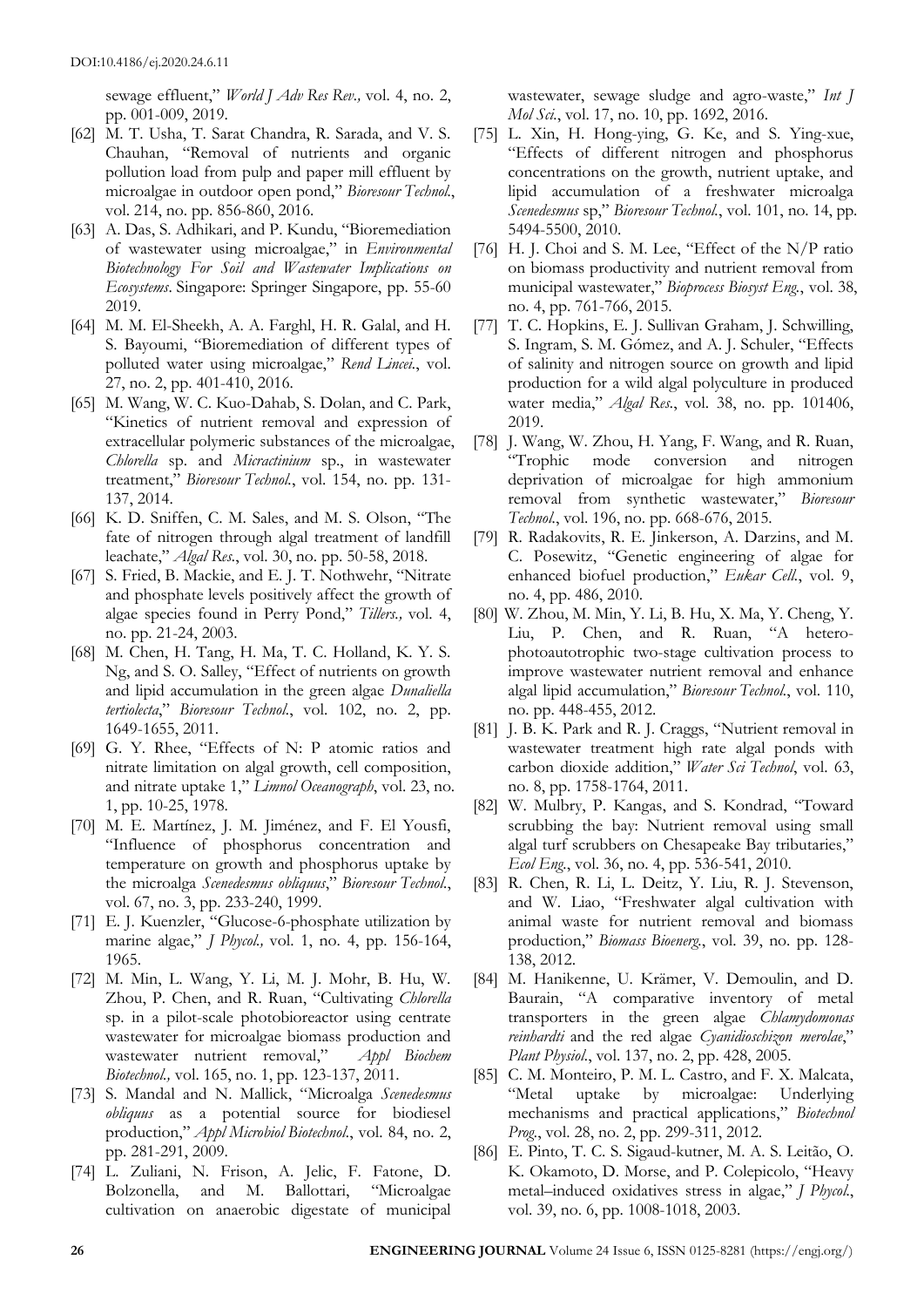- [87] K. Suresh Kumar, H.-U. Dahms, E.-J. Won, J.-S. Lee, and K.-H. Shin, "Microalgae – A promising tool for heavy metal remediation," *Ecotoxicol Environ Saf.*, vol. 113, no. pp. 329-352, 2015.
- [88] S. Khan, I. Shamshad, M. Waqas, J. Nawab, and L. Ming, "Remediating industrial wastewater containing potentially toxic elements with four freshwater algae," *Ecol Eng.*, vol. 102, no. pp. 536- 541, 2017.
- [89] B. Pratima, P. Rao, M. R. M. Mahalaksmi, "Biosorption of Copper from Wastewater Using Spirulina Species," *Materials, Energy and Environment Engineering*. Singapore, 2017, pp. 125-135.
- [90] I. Shamshad, S. Khan, M. Waqas, N. Ahmad, K. Ur-Rehman, and K. Khan, bioaccumulation of heavy metals from aqueous solutions using freshwater algae," *Water Sci Technol.*, vol. 71, no. 1, pp. 38-44, 2014.
- [91] A. Ahmad, A. H. Bhat, and A. Buang, "Immobilized *Chlorella vulgaris* for efficient palm oil mill effluent treatment and heavy metals removal," *Desalin Water Treat*., vol. 81, pp. 105-117, 2017.
- [92] H. J. Jang, M. H. Lee, E. J. Lee, X. Yang, and I. C. Kong, "Toxicity evaluation of metals and metaloxide nanoparticles based on the absorbance, chlorophyll content, and cell count of *Chlorella vulgaris*," *Clean Technol.,* vol. 23, no. 1, pp. 27-33, 2017.
- [93] L. Y. Mo, D. N. Zhao, M. Qin, L. T. Qin, H. H. Zeng, Y. P. Liang, "Joint toxicity of six common heavy metals to *Chlorella pyrenoidosa*," *Environ Sci Poll Res.,* vol. 26, no. 30, pp. 30554-30560, 2017.
- [94] P. Kondzior and A. Butarewicz, "Effect of heavy metals (Cu and Zn) on the content of photosynthetic pigments in the cells of algae *Chlorella vulgaris*," *J Ecol Eng.*, vol. 19, no. 3, pp. 2018.
- [95] J. He and J. P. Chen, "A comprehensive review on biosorption of heavy metals by algal biomass: Materials, performances, chemistry, and modeling simulation tools," *Bioresour Technol.*, vol. 160, no. pp. 67-78, 2014.
- [96] S. A. Ayangbenro and O. O. Babalola, "A new strategy for heavy metal polluted environments: A review of microbial biosorbents," *Int J Environ Res Pub Health*, vol. 14, no. 1, pp. 2017.
- [97] B. P. Rosen, "Transport and detoxification systems for transition metals, heavy metals and metalloids in eukaryotic and prokaryotic microbes," *Comparative Biochemistry and Physiology Part A: Molecular and Integrative Physiology*, vol. 133, no. 3, pp. 689-693, 2002.
- [98] A. K. Zeraatkar, H. Ahmadzadeh, A. F. Talebi, N. R. Moheimani, and M. P. McHenry, "Potential use of algae for heavy metal bioremediation, a critical review," *J Environ Manag.*, vol. 181, no. pp. 817-831, 2016.
- [99] G. S. Krishnamurti, S. R. Subashchandrabose, M. Megharaj, and R. Naidu, "Assessment of bioavailability of heavy metal pollutants using soil

isolates of *Chlorella* sp," *Environ Sci Poll Res.,* vol. 22, no. 12, pp. 8826-8832, 2015.

- [100] J. Yang, J. Cao, G. Xing, and H. Yuan, "Lipid production combined with biosorption and bioaccumulation of cadmium, copper, manganese and zinc by oleaginous microalgae Chlorella minutissima UTEX2341," *Bioresour Technol.*, vol. 175, no. pp. 537-544, 2015.
- [101]A. Kőnig-Péter, C. Csudai, A. Felinger, F. Kilár, and T. Pernyeszi, "Column studies of heavy metal biosorption by immobilized *Spirulina platensis*maxima cells," *Desal Water Treat.*, vol. 57, no. 58, pp. 28340-28348, 2016.
- [102]D. Sadovsky, A. Brenner, B. Astrachan, B. Asaf, and R. Gonen, "Biosorption potential of cerium ions using *Spirulina* biomass," *J Rare Earth.*, vol. 34, no. 6, pp. 644-652, 2016.
- [103]A. A. Al-Homaidan, A. F. Al-Abbad, A. A. Al-Hazzani, A. A. Al-Ghanayem, and J. A. Alabdullatif, "Lead removal by Spirulina platensis biomass," *Int J Phytoremed.*, vol. 18, no. 2, pp. 184-189, 2016.
- [104]R. L. Chang, L. Ghamsari, A. Manichaikul, E. F. Y. Hom, S. Balaji, W. Fu, Y. Shen, T. Hao, B. Palsson, K. Salehi‐Ashtiani, and J. A. Papin, "Metabolic network reconstruction of *Chlamydomonas* offers insight into light‐driven algal metabolism," *Mol Syst Biol.,* vol. 7, no. 1, pp. 518, 2011.
- [105]C. Holdmann, U. Schmid-Staiger, H. Hornstein, and T. Hirth, "Keeping the light energy constant cultivation of *Chlorella sorokiniana* at different specific light availabilities and different photoperiods," *Algal Res.*, vol. 29, no. pp. 61-70, 2018.
- [106]Y. Sun, Q. Liao, Y. Huang, A. Xia, Q. Fu, X. Zhu, J. Fu, and J. Li, "Application of growth-phase based light-feeding strategies to simultaneously enhance Chlorella vulgaris growth and lipid accumulation," *Bioresour Technol.*, vol. 256, no. pp. 421-430, 2018.
- [107]M. Mondal, A. Ghosh, O. N. Tiwari, K. Gayen, P. Das, M. K. Mandal, and G. Halder, "Influence of carbon sources and light intensity on biomass and lipid production of Chlorella sorokiniana BTA 9031 isolated from coalfield under various nutritional modes," *Energ Conver Manag.*, vol. 145, no. pp. 247- 254, 2017.
- [108]S. Kim, J.-e. Park, Y.-B. Cho, and S.-J. Hwang, "Growth rate, organic carbon and nutrient removal rates of *Chlorella sorokiniana* in autotrophic, heterotrophic and mixotrophic conditions," *Bioresour Technol.*, vol. 144, no. pp. 8-13, 2013.
- [109]Y. Huang, W. Xiong, Q. Liao, Q. Fu, A. Xia, X. Zhu, and Y. Sun, "Comparison of *Chlorella vulgaris* biomass productivity cultivated in biofilm and suspension from the aspect of light transmission and microalgae affinity to carbon dioxide," *Bioresour Technol.*, vol. 222, no. pp. 367-373, 2016.
- [110]M. F. da Silva, A. A. Casazza, P. F. Ferrari, P. Perego, R. P. Bezerra, A. Converti, and A. L. F. Porto, "A new bioenergetic and thermodynamic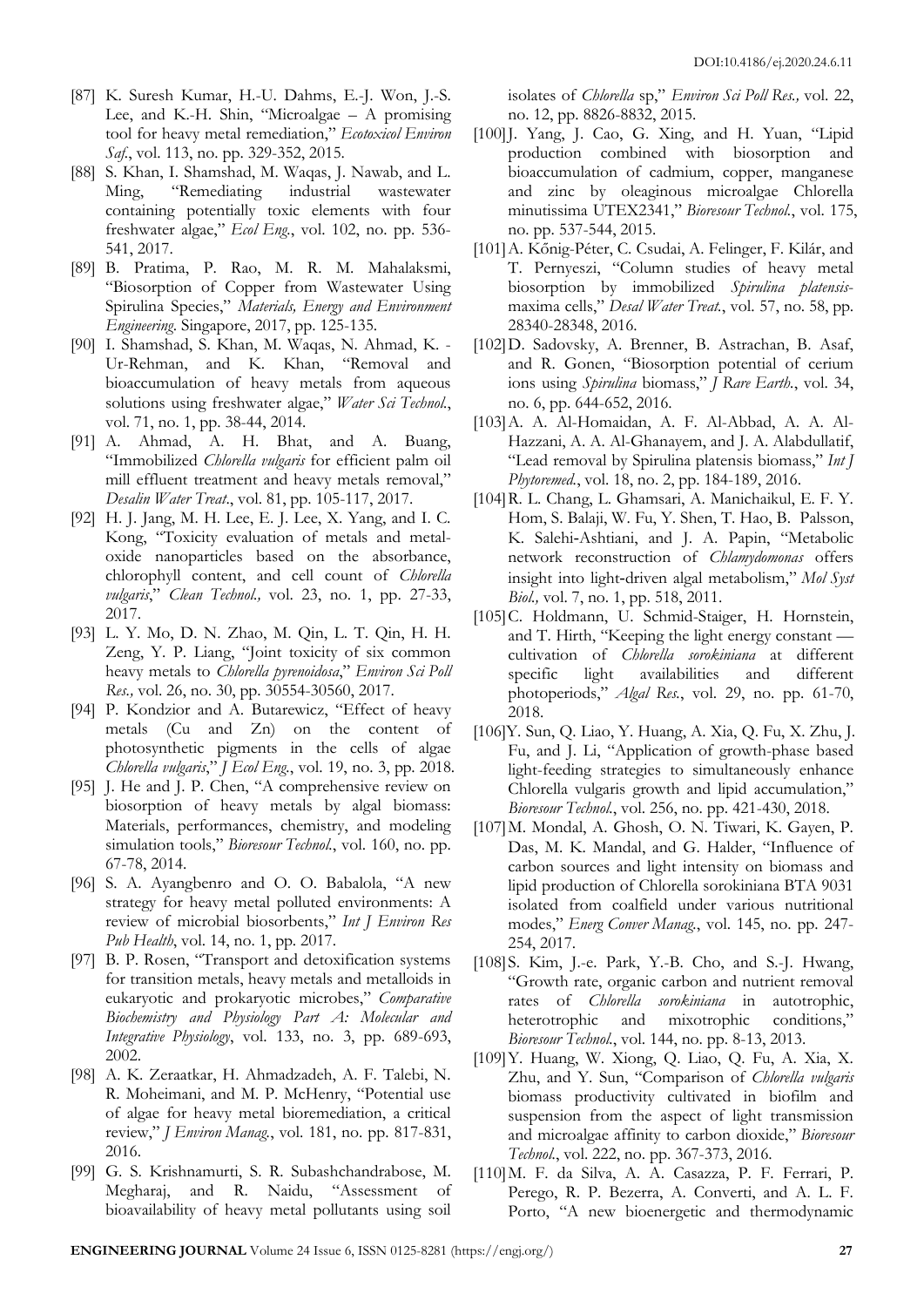approach to batch photoautotrophic growth of *Arthrospira* (*Spirulina*) *platensis* in different photobioreactors and under different light conditions," *Bioresour Technol.*, vol. 207, no. pp. 220- 228, 2016.

- [111]Y. Li, W. Zhou, B. Hu, M. Min, P. Chen, and R. R. Ruan, "Effect of light intensity on algal biomass accumulation and biodiesel production for mixotrophic strains *Chlorella kessleri* and *Chlorella protothecoide* cultivated in highly concentrated municipal wastewater," *Biotechnol Bioeng.*, vol. 109, no. 9, pp. 2222-2229, 2012.
- [112]S. P. Singh and P. Singh, "Effect of CO2 concentration on algal growth: A review," *Renew Sust Energ Rev.*, vol. 38, no. pp. 172-179, 2014.
- [113]X. Wang, C. Hao, F. Zhang, C. Feng, and Y. Yang, "Inhibition of the growth of two blue-green algae species (*Microsystis aruginosa* and *Anabaena spiroides*) by acidification treatments using carbon dioxide," *Bioresour Technol*, vol. 102, no. 10, pp. 5742-5748, 2011.
- [114]A. Aslam, S. R. Thomas-Hall, T. Mughal, Q.-u. Zaman, N. Ehsan, S. Javied, and P. M. Schenk, "Heavy metal bioremediation of coal-fired flue gas using microalgae under different  $CO<sub>2</sub>$ concentrations," *J Environ Manag*, vol. 241, no. pp. 243-250, 2019.
- [115]L. Moraes, G. M. d. Rosa, B. B. Cardias, L. O. d. Santos, and J. A. V. Costa, "Microalgal biotechnology for greenhouse gas control: Carbon dioxide fixation by *Spirulina* sp. at different diffusers," *Ecol Eng.*, vol. 91, no. pp. 426-431, 2016.
- [116] J. A. V. Costa, M. G. de Morais, E. M. Radmann, F. Santana, B. icio, F. Camerini, A. A. Henrard, A. P. C. da Rosa, L. Brusch, and ucio, "Biofixation of carbon dioxide from coal station flue gas using Spirulina sp. LEB 18 and *Scenedesmus obliquus* LEB 22," *African J Microbiol Res.*, vol. 9, no. 44, pp. 2202- 2208, 2015.
- [117] J. Wang, W. Cheng, W. Liu, H. Wang, D. Zhang, Z. Qiao, G. Jin, and T. Liu, "Field study on attached cultivation of *Arthrospira* (*Spirulina*) with carbon dioxide as carbon source," *Bioresour Technol.*, vol. 283, pp. 270-276, 2019.
- [118]E. Uggetti, B. Sialve, J. Hamelin, A. Bonnafous, and J.-P. Steyer, " $CO<sub>2</sub>$  addition to increase biomass production and control microalgae species in high rate algal ponds treating wastewater," *J CO<sup>2</sup> Util.*, vol. 28, pp. 292-298, 2018.
- [119]K. Mokashi, V. Shetty, S. A. George, and G. Sibi, "Sodium bicarbonate as inorganic carbon source for higher biomass and lipid production integrated carbon capture in *Chlorella vulgaris*," *Achiev Life Sci.*, vol. 10, no. 1, pp. 111-117, 2016.
- [120]L. Qin, M. A. Alam, and Z. Wang, "Open pond culture systems and photobioreactors for microalgal biofuel production," in *Microalgae Biotechnology for Development of Biofuel and Wastewater Treatment.* Singapore: Springer Singapore, 2019, pp. 45-74.
- [121]R. R. Narala, S. Garg, K. K. Sharma, S. R. Thomas-Hall, M. Deme, Y. Li, and P. M. Schenk, "Comparison of microalgae cultivation in photobioreactor, open raceway pond, and a twostage hybrid system," *Front Energ Res*, vol. 4, no. pp. 29, 2016.
- [122]S. Ahmad, A. Pandey, R. Kothari, V. V. Pathak, V. V. Tyagi, S. Ahmad, A. Pandey, R. Kothari, V. Pathak, and V. V. Tyagi, "Closed photobioreactors: Construction material and influencing parameters at the commercial scale," in *Photobioreactors Advancement Application and Research.* NOVA Publication, 2017, pp. 149-162.
- [123]Q. Béchet, M. Plouviez, P. Chambonnière, and B. Guieysse, "21 - Environmental impacts of full-scale algae cultivation," in *Microalgae-Based Biofuels and Bioproducts*. Woodhead Publishing, 2017, pp. 505- 525.
- [124]S. Schoenung and R. A. Efroymson, "Algae production from wastewater resources: An engineering and cost analysis," Oak Ridge National Lab (ORNL), Oak Ridge, TN, United States, 2018.
- [125]M. Collotta, P. Champagne, W. Mabee, G. Tomasoni, M. Alberti, L. Busi, and G. B. Leite, "Environmental assessment of co-location alternatives for a microalgae cultivation plant: A case study in the city of Kingston (Canada)," *Energ Proc.*, vol. 95, no. pp. 29-36, 2016.
- [126] C. H. Endres, A. Roth, and T. B. Brück, "Thermal reactor model for large-scale algae cultivation in vertical flat panel photobioreactors," *Environ Sci Technol.*, vol. 50, no. 7, pp. 3920-3927, 2016.
- [127]K. Kumar, S. K. Mishra, A. Shrivastav, M. S. Park, and J.-W. Yang, "Recent trends in the mass cultivation of algae in raceway ponds," *Renew Sust Energ Rev.*, vol. 51, pp. 875-885, 2015.
- [128]Y. Zhang, H. Su, Y. Zhong, C. Zhang, Z. Shen, W. Sang, G. Yan, and X. Zhou, "The effect of bacterial contamination on the heterotrophic cultivation of *Chlorella pyrenoidosa* in wastewater from the production of soybean products," *Water Res.*, vol. 46, no. 17, pp. 5509-5516, 2012.
- [129]B. Deruyck, K. H. Thi Nguyen, E. Decaestecker, and K. Muylaert, "Modeling the impact of rotifer contamination on microalgal production in open pond, photobioreactor and thin layer cultivation systems," *Algal Res.*, vol. 38, p. 101398, 2019.
- [130]F. G. Acién, C. Gómez-Serrano, M. M. Morales-Amaral, J. M. Fernández-Sevilla, and E. Molina-Grima, "Wastewater treatment using microalgae: How realistic a contribution might it be to significant urban wastewater treatment?," *Appl Microbiol Biotechnol.*, vol. 100, no. 21, pp. 9013-9022, 2016.
- [131]B. Kumsiri, J. Pekkoh, W. Pathom-aree, S. Lumyong, and C. Pumas, "Synergistic effect of coculture of microalga and actinomycete in diluted chicken manure digestate for lipid production," *Algal Res.*, vol. 33, no. pp. 239-247, 2018.